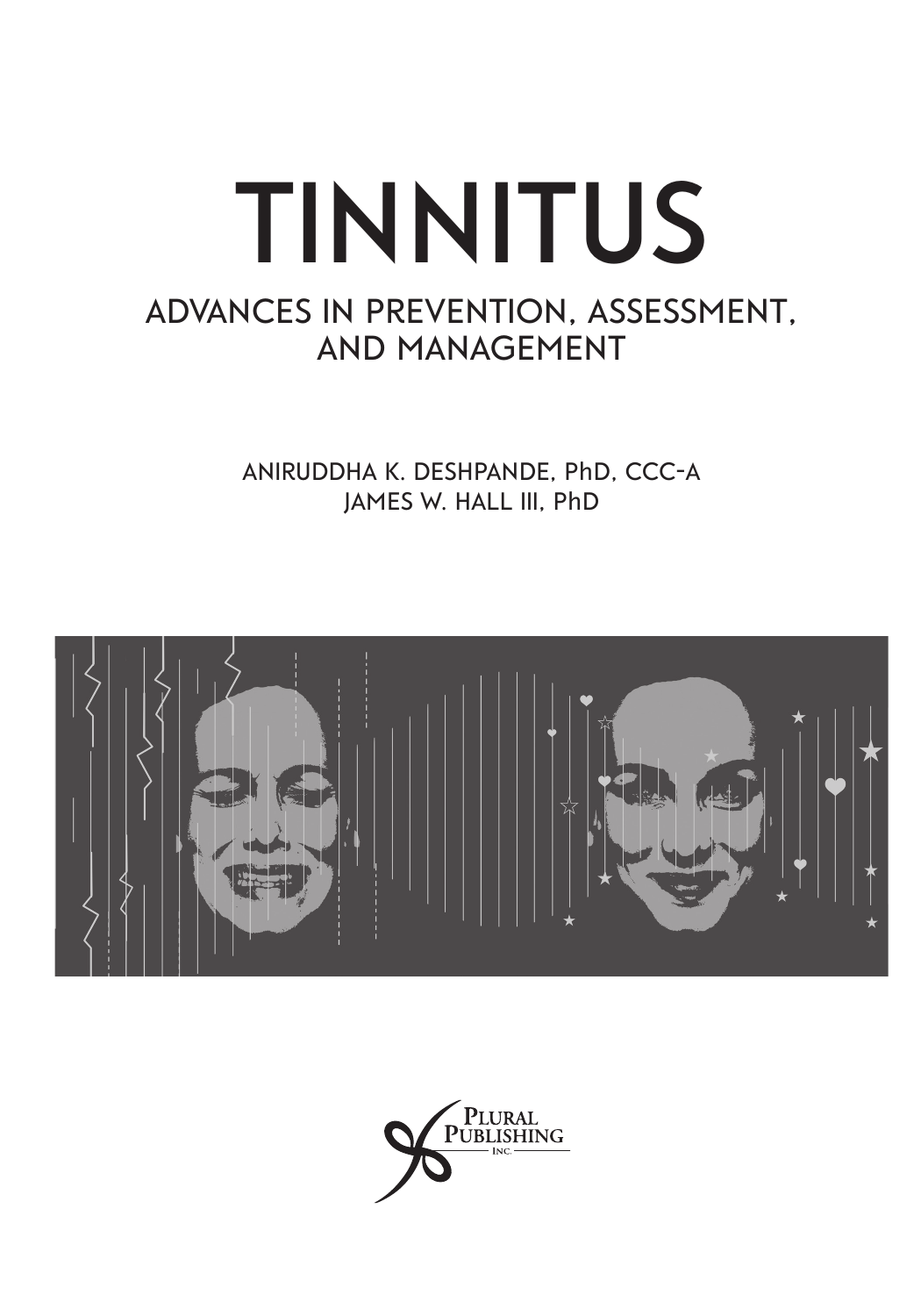

5521 Ruffin Road San Diego, CA 92123

e-mail: information@pluralpublishing.com Website: https://www.pluralpublishing.com

Copyright © 2022 by Plural Publishing, Inc.

Typeset in 10.5/13 Minion Pro by Flanagan's Publishing Services, Inc. Printed in the United States of America by Integrated Books International

All rights, including that of translation, reserved. No part of this publication may be reproduced, stored in a retrieval system, or transmitted in any form or by any means, electronic, mechanical, recording, or otherwise, including photocopying, recording, taping, Web distribution, or information storage and retrieval systems without the prior written consent of the publisher.

For permission to use material from this text, contact us by Telephone: (866) 758-7251 Fax: (888) 758-7255 e-mail: permissions@pluralpublishing.com

*Every attempt has been made to contact the copyright holders for material originally printed in another source. If any have been inadvertently overlooked, the publisher will gladly make the necessary arrangements at the first opportunity.*

### **Library of Congress Cataloging-in-Publication Data:**

Names: Deshpande, Aniruddha K., author. | Hall, James W., III (James Wilbur), 1948- author.

- Title: Tinnitus : advances in prevention, assessment, and management / Aniruddha K. Deshpande, James W. Hall, III.
- Description: San Diego, CA : Plural Publishing, Inc., [2022] | Includes bibliographical references and index.
- Identifiers: LCCN 2021054264 (print) | LCCN 2021054265 (ebook) | ISBN 9781635503425 (paperback) | ISBN 1635503426 (paperback) | ISBN 9781635503432 (ebook)

Subjects: MESH: Tinnitus—diagnosis | Tinnitus—therapy | Case Reports

Classification: LCC RF293.8 (print) | LCC RF293.8 (ebook) | NLM WV 270 | DDC 617.8—dc23/eng/20211124

LC record available at https://lccn.loc.gov/2021054264

LC ebook record available at https://lccn.loc.gov/202105426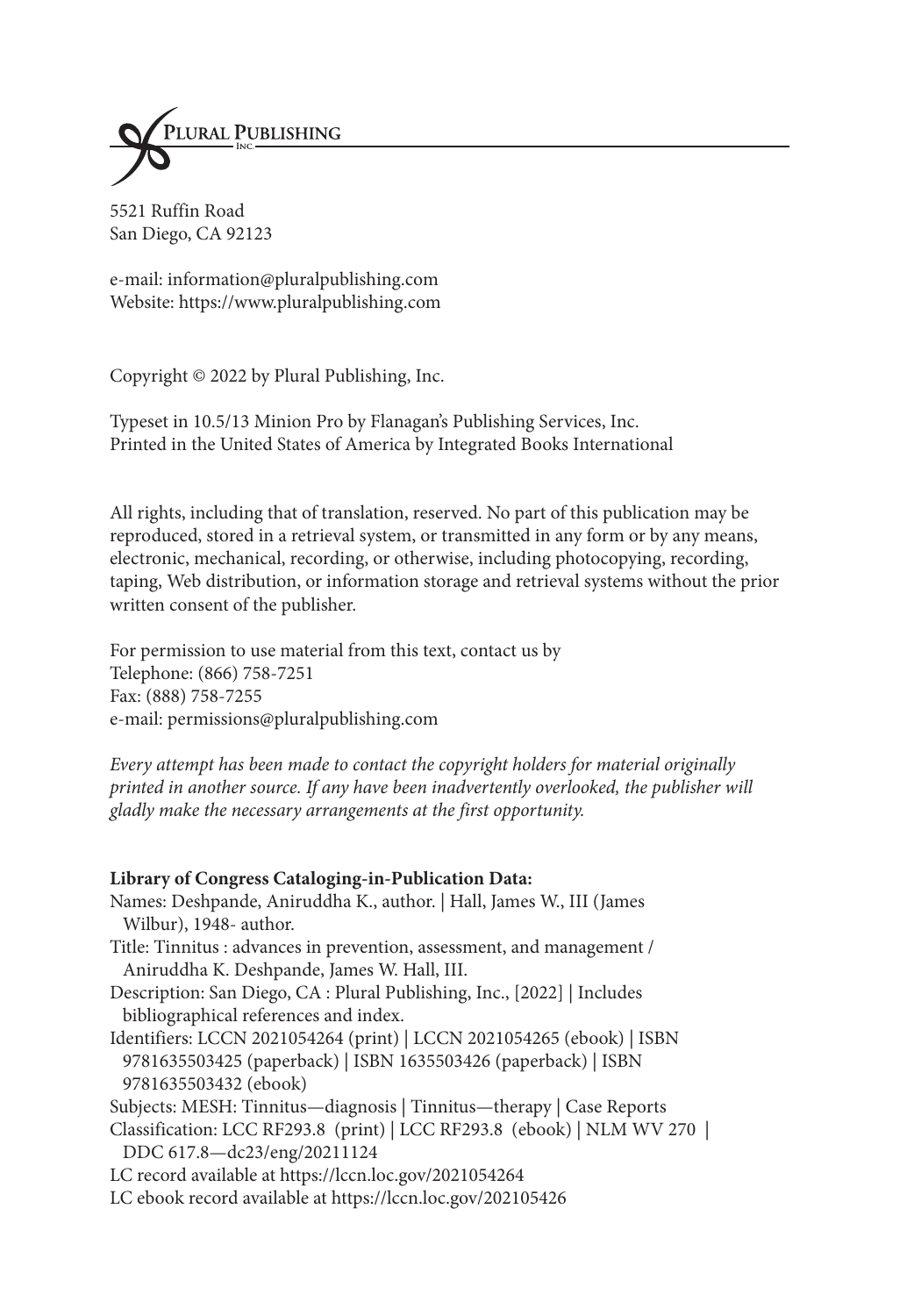# **Contents**

|   | Foreword                                                                                                                     | ix                 |  |
|---|------------------------------------------------------------------------------------------------------------------------------|--------------------|--|
|   | Preface                                                                                                                      |                    |  |
|   | Acknowledgments                                                                                                              |                    |  |
|   | About the Artist<br>Contributors                                                                                             |                    |  |
|   |                                                                                                                              |                    |  |
|   | Reviewers                                                                                                                    | $\chi \chi \gamma$ |  |
|   | Section I. Prevention of Hearing Loss and Tinnitus                                                                           | 1                  |  |
|   | 1 Mechanisms of Noise- and Music-Induced Tinnitus<br>Monica Trevino, Aastha Trehan, Celia D. Escabi, and Edward Lobarinas    | 3                  |  |
|   | 2 Genetic Basis of Tinnitus<br>Ishan Sunilkumar Bhatt                                                                        | 23                 |  |
|   | 3 Health Determinants and Modifiable Risk Factors of Tinnitus<br>Conner Jansen, Colleen Le Prell, and Christopher Spankovich | 41                 |  |
|   | 4 Toward Integration of Sound Maps in Tinnitus Research<br>Tae Hong Park                                                     | 71                 |  |
|   | <b>Section II. Assessment of Tinnitus</b>                                                                                    | 85                 |  |
|   | <b>5</b> The Importance of Patient History<br>Patricia C. Mancini and Richard Tyler                                          | 87                 |  |
| 6 | Audiological Assessment of Tinnitus<br>James W. Hall III                                                                     | 101                |  |
| 7 | App-Based Tinnitus Assessment<br>Magdalena Sereda, Derek J. Hoare, and Aniruddha K. Deshpande                                | 133                |  |
| 8 | Objective Diagnosis of Tinnitus<br>Jos J. Eggermont                                                                          | 147                |  |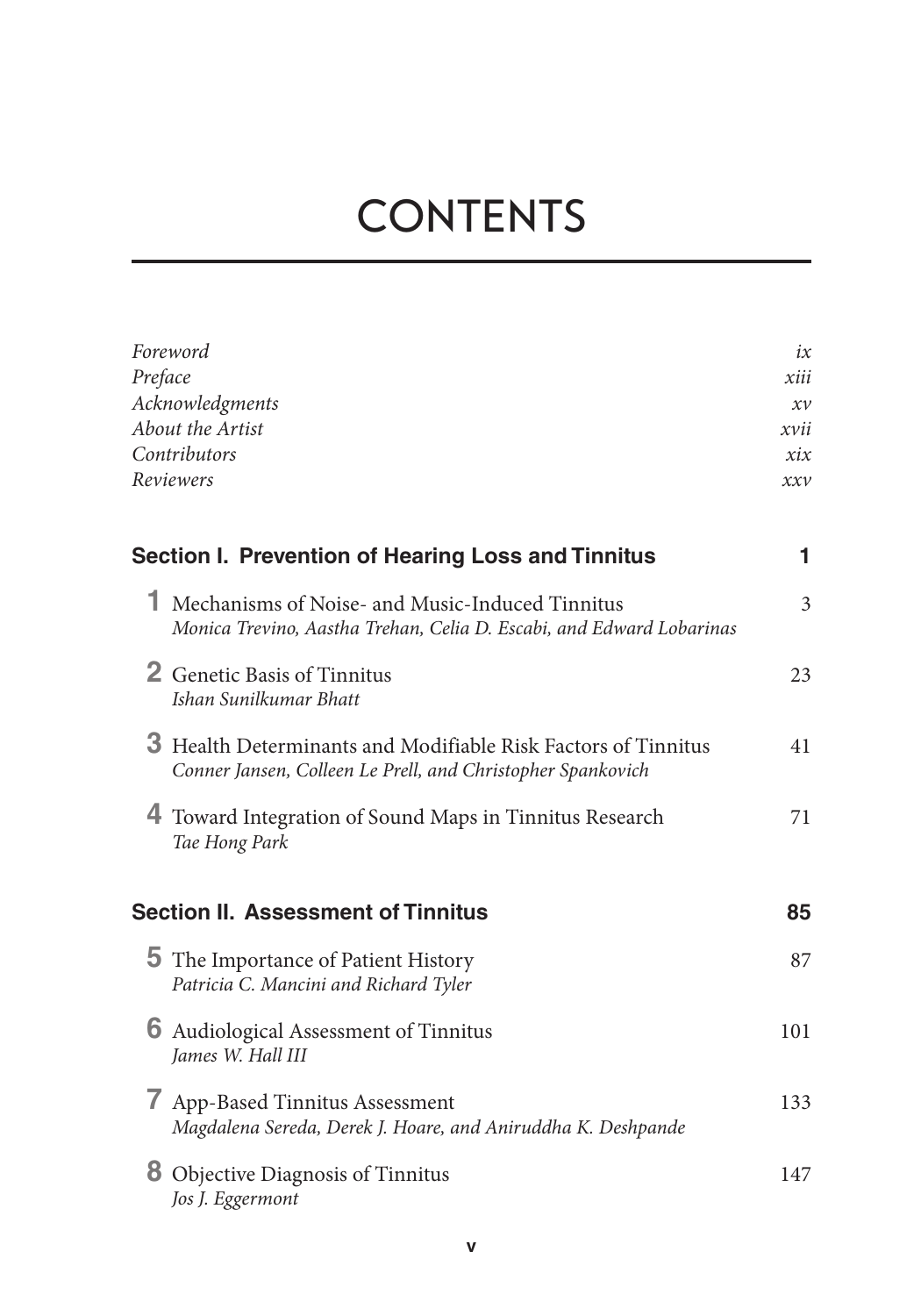| <b>Section III. Management of Tinnitus</b>                                                                                                                        | 157 |
|-------------------------------------------------------------------------------------------------------------------------------------------------------------------|-----|
| 9 Self-Directed Tinnitus Therapy: A Review of At-Home<br><b>Tinnitus Therapy Options</b><br>Grant D. Searchfield and Sun-Jae (Jay) Kim                            | 159 |
| <b>10</b> The Role of Amplification in Tinnitus Management<br>Giriraj Singh Shekhawat, Laure Jacquemin, and Roland Schaette                                       | 179 |
| 11 Audiologist-Delivered Cognitive Behavioral Therapy for Tinnitus<br>Eldré W. Beukes and Vinaya Manchaiah                                                        | 193 |
| 12 Application of Teleaudiology to the Clinical Management<br>of Tinnitus<br>James A. Henry, Emily J. Thielman, and Leslie D. Grush                               | 209 |
| 13 Cutting-Edge Approaches in Tinnitus Management<br>Sook Ling Leong and Sven Vanneste                                                                            | 221 |
| 14 Dietary Supplements, Essential Oils, and Cannabinoids for<br><b>Tinnitus Relief</b><br>Robert M. DiSogra, Colleen A. O'Brien-Russo, and Aniruddha K. Deshpande | 247 |
| 15 Complementary and Alternative Medicine and Tinnitus<br>Gemma Crundwell and David M. Baguley                                                                    | 261 |
| <b>16</b> Values-Led Care in Tinnitus<br>Helen Pryce                                                                                                              | 275 |
| <b>Section IV. Hyperacusis</b>                                                                                                                                    | 287 |
| <b>17</b> Hyperacusis and Misophonia<br>Hashir Aazh                                                                                                               | 289 |
| <b>Section V. Recent Developments</b>                                                                                                                             | 311 |
| <b>18</b> The Role of Social Media in Tinnitus and Hyperacusis<br>Colleen A. O'Brien-Russo and Aniruddha K. Deshpande                                             | 313 |
| 19 Implications of the COVID-19 Pandemic for Tinnitus<br>Eldré W. Beukes and Vinaya Manchaiah                                                                     | 325 |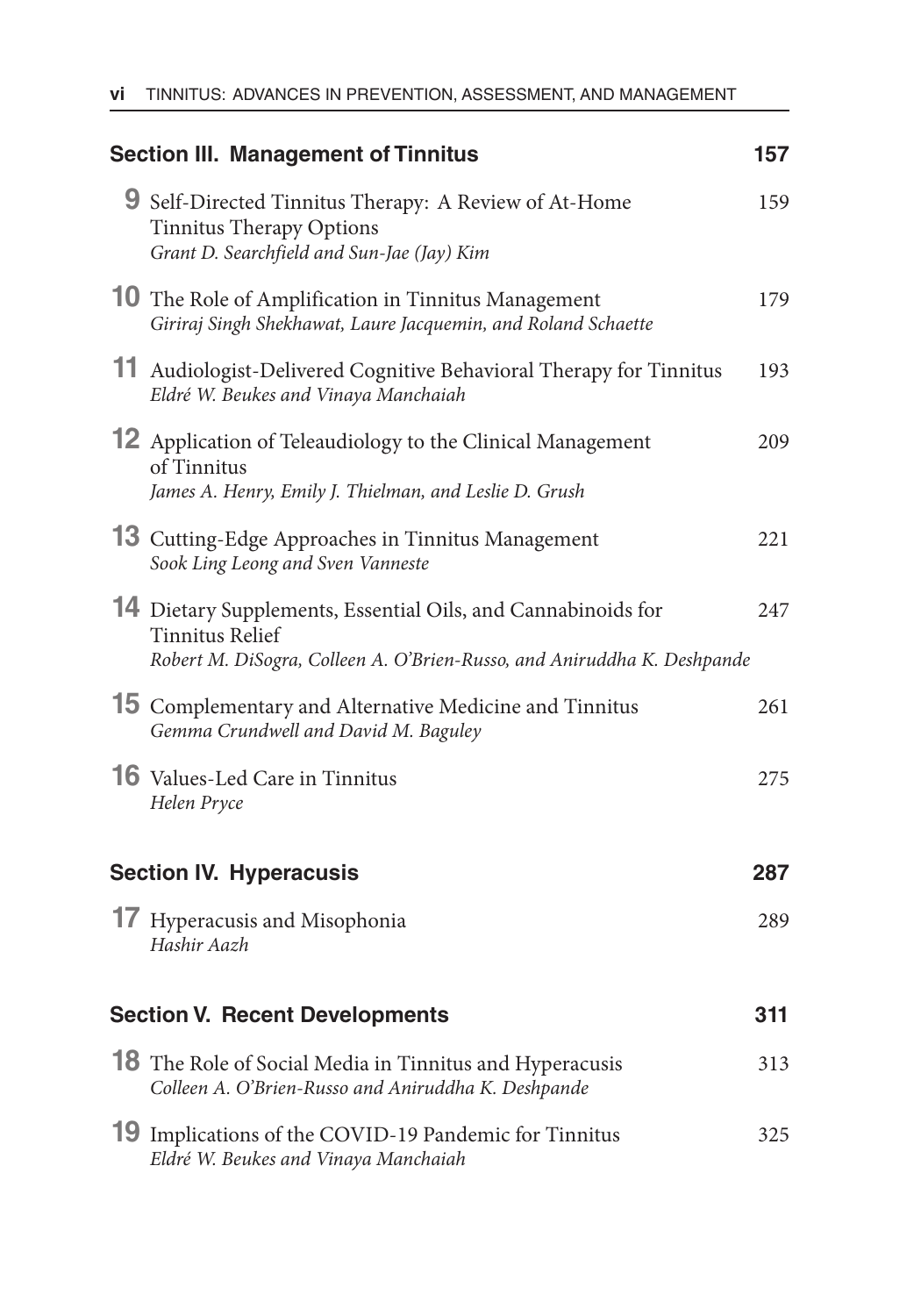| <b>Section VI. Illustrative Clinical Scenarios</b> |                                                                                                                                                               | 339 |
|----------------------------------------------------|---------------------------------------------------------------------------------------------------------------------------------------------------------------|-----|
|                                                    | <b>20</b> Case Study 1: Asymmetrical Sensorineural Hearing Loss<br>and Tinnitus<br>Aniruddha K. Deshpande and Lisa Mener                                      | 341 |
|                                                    | 21 Case Study 2: Sudden Sensorineural Hearing Loss and Tinnitus<br>Aniruddha K. Deshpande and Diana Callesano                                                 | 353 |
|                                                    | <b>22</b> Case Study 3: Pulsatile Tinnitus<br>Adwight Risbud, Mehdi Abouzari, and Hamid R. Djalilian                                                          | 359 |
|                                                    | 23 Case Study 4: Managing Debilitating Tinnitus in a Patient With<br><b>Complex Comorbidities</b><br>Tricia L. Scaglione, Lori Zitelli, and David P. Jedlicka | 367 |
|                                                    | 24 Case Study 5: Somatosensory Tinnitus<br>Maja Svrakic                                                                                                       | 381 |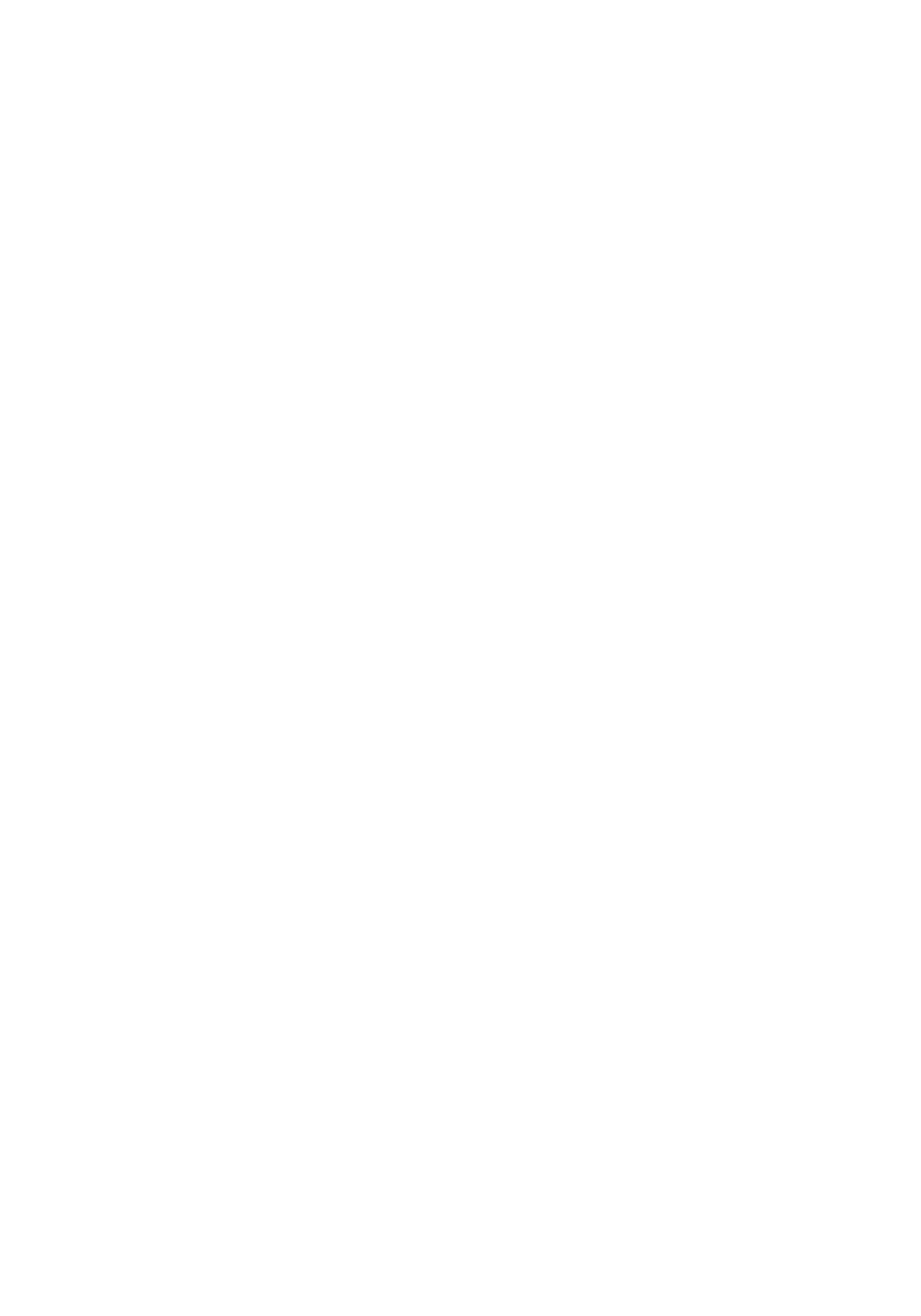# **Foreword**

My journey into the world of tinnitus started about 40 years ago. I was a freshman in the field of audiology at that time and I had developed an interest in tinnitus. It had been almost one decade since Jack Vernon, PhD, cofounded the American Tinnitus Association in the early 1970s, and fresh ideas on tinnitus management kept being introduced by scientists and clinicians. I always wondered how tinnitus could be so irritating to people who suffer from it until I developed it myself in 2005. Ironically, at the time when my tinnitus started, I was attending and presenting my research at the International Tinnitus Seminar in Pau, France. I was hearing the sound of a *jet engine* wanting to take off in my left ear! Now that I had tinnitus, I could perceive and feel the level of annoyance my patients were experiencing and dealing with this darn sound in their ears or head day and night. For years, I had been treating tinnitus patients, but suffering from it was another story. I thought to myself, if I can help my own patients with tinnitus then I can help myself too. Conveniently, I was able to habituate to my tinnitus in less than a year. Since then, my daily fascination with tinnitus has continued to grow and I have become further motivated to help those who suffer from it.

The current book titled *Tinnitus: Advances in Prevention, Assessment, and Management*, written and edited by Dr. Aniruddha K. Deshpande and Dr. James W. Hall III, is an excellent resource to understand, evaluate, and manage tinnitus. This book is comparable to a bridge that connects two generations of tinnitus scientists. On one side, we have an author and a scientist of the caliber of Professor Hall, who is one of the pioneers in the field of audiology and tinnitus with many years of experience and knowledge. On the other side, we have Professor Deshpande, a young tinnitus expert and a devoted scientist who applies modern concepts and technologies for tinnitus management. The editors of this book have gathered an excellent team of tinnitus experts and scholars from around the globe and have placed their expertise into a marvelous collection of contemporary approaches to the management of tinnitus that is suitable for a wide spectrum of tinnitus enthusiasts and clinicians. Scientists and experts such as Aazh, Baguley, Beukes, DiSogra, Djalilian, Eggermont, Henry, Lobarinas, Manchaiah, Pryce, Searchfield, Spankovich, and Tyler are a few of the numerous experts who have contributed to this tinnitus masterpiece.

The book starts with a chapter on tinnitus due to noise exposure. This is an excellent opening for a book on tinnitus, as noise exposure is the most common reason for the generation of bothersome tinnitus. Professor Lobarinas and his colleagues authored this chapter, where they also introduce a series of theories for tinnitus generation such as the theory of aberrant cortical oscillation and thalamocortical dysrhythmia. The book continues with genetic aspects of tinnitus. Out of more than 20,000 genes that humans share, there must be some genetic contribution to tinnitus too. The chapter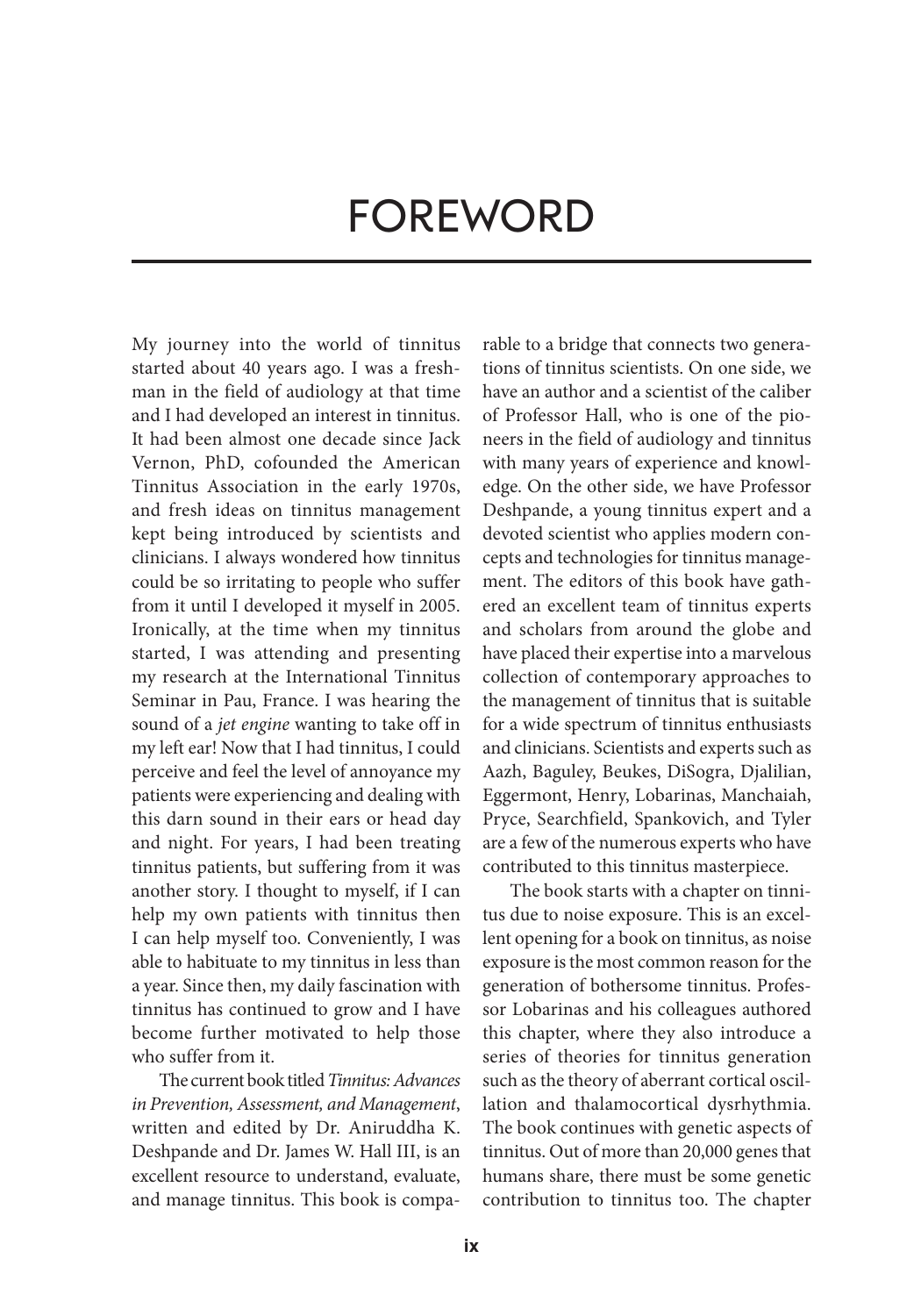on the genetics of tinnitus emphasizes an audiogenomics approach to define and identify genotype-phenotype relationships in tinnitus populations. Additionally, the epidemiology of tinnitus is explored and described by Professor Spankovich and colleagues, who discuss the data driven from the National Health and Nutrition Examination Survey (NHANES) data sets and review the prevalence and epidemiology of tinnitus within an array of ethnicities and geographical areas.

The world of medicine and related fields changed drastically when COVID-19 hit the world in late 2019. Accordingly, the role of social media and telehealth in tinnitus has also been addressed in this book. These advanced and technology-based interactive methods have been able to provide social, emotional, and experiential support to tinnitus patients. The use of technology and tinnitus apps with therapeutic sound stimuli, application of sound maps, counseling, mindfulness, and relaxation techniques in the management of tinnitus takes the readers to the future, where bioinformatics, biotechnology, and robotics will play an important role in the management of tinnitus and other health-related conditions. At least four chapters of this book address the use of app-based tinnitus assessment tools, concepts of soundscapes, telehealth, teleaudiology, internet-based management, and employment of apps in tinnitus rehabilitation. Home-based and self-directed strategies are just some ways to utilize technology for tinnitus, addressed in this book. The patient history chapter emphasizes that no two patients experience their tinnitus in the same way. It has been known that tinnitus is a remarkably diverse condition, and many underlying etiologies can result in the perception and generation of tinnitus. The interaction between the clinician and the patient is extremely important and the

rapport between them is critical in better assessment and management of this hardto-treat yet manageable condition.

An interesting chapter on dietary supplements for tinnitus is presented by Dr. DiSogra and colleagues, and is followed by a chapter written by Professor Baguley and Gemma Crundwell, who describe complementary and alternative medicine for tinnitus and review relaxation strategies such as tai chi and qigong. The use of electrophysiological methods and identification of tinnitus *biomarkers* are some of the most fascinating dimensions in the science behind tinnitus. If we all believe that tinnitus is a brain phenomenon, then we can expect to find the neuroelectrical and neurochemical reasons responsible for its generation. Professor Eggermont describes potential biomarkers for tinnitus identification and understanding, with the use of electrophysiologic and neuroimaging techniques. Although we are still far away from such identifying abilities, brain neural network research on tinnitus is very promising. Just imagine that one day we may find a method that can identify where in the brain tinnitus is generated and universally employ that technique to assess and manage tinnitus.

Researchers Dr. Beukes and Professor Manchaiah discuss the concept of audiologist-delivered cognitive behavioral therapy (CBT) for tinnitus and the importance of this tinnitus management strategy as a part of routine audiological care for tinnitus patients. As most of us are aware, CBT is one of the most studied approaches in tinnitus management and utilizing this approach is considered one of the highly accepted evidence-based practices in the field of tinnitus management and its rehabilitation. The use of magnetic, electrical, and electromagnetic stimulations on tinnitus management are also introduced and discussed in this book. Application of electrical currents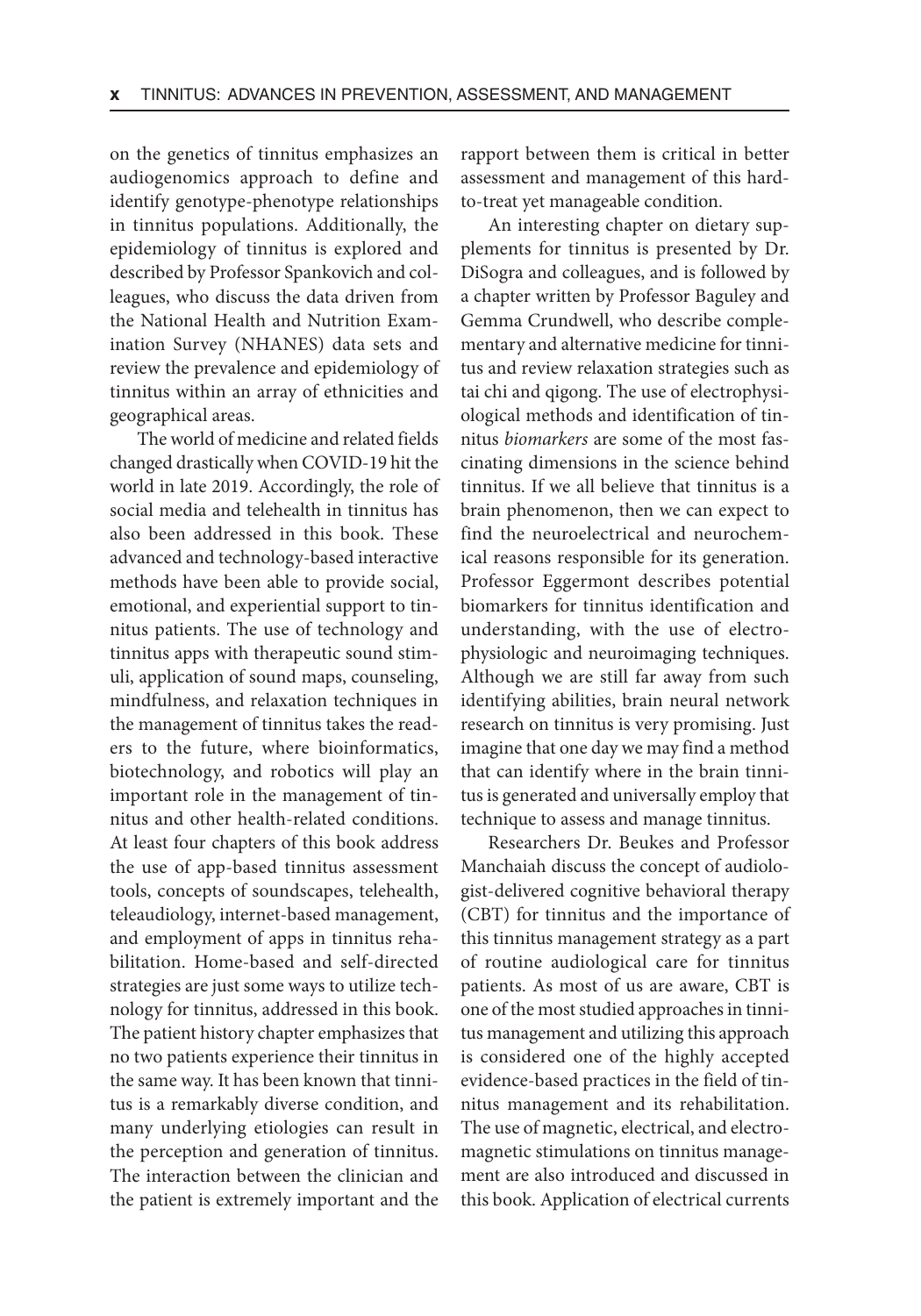in the management of tinnitus is not new. From the early days of the invention of electric pills, many scientists have attempted to use electrical stimuli for the suppression of tinnitus. Bimodal auditory and electrical/ magnetic stimulations and neuromodulation procedures are well described in this book and sound very promising.

In addition to tinnitus, this book also addresses hyperacusis, which is a commonly associated condition. A chapter dedicated to hyperacusis written by Dr. Aazh highlights the underlying reasons for hyperacusis generation and emphasizes the impact of parental mental health on the handicap perceived by individuals affected by hyperacusis.

Finally, the book closes with a series of case studies. A variety of unusual and hardto-manage tinnitus cases such as pulsatile tinnitus are discussed and presented by seasoned audiologists and otologists.

In 1986, Jack Vernon sent me a letter that I have kept for more than three decades. He wrote a sentence in that letter that was my driving force over the years. He said, "Keep up the good work!" This sentence had the most impact on my academic and professional life and I'd like to finish this foreword with the same sentence to the editors of this tinnitus masterpiece, their excellent chapter contributors, and particularly to the future tinnitus scientists: Keep up the good work!

> Ali A. Danesh, PhD Boca Raton, FL, USA Professor of Communication Sciences and Disorders and Clinical Biomedical Sciences Florida Atlantic University Affiliate Faculty at Salus University, University of Miami, and Nova Southeastern University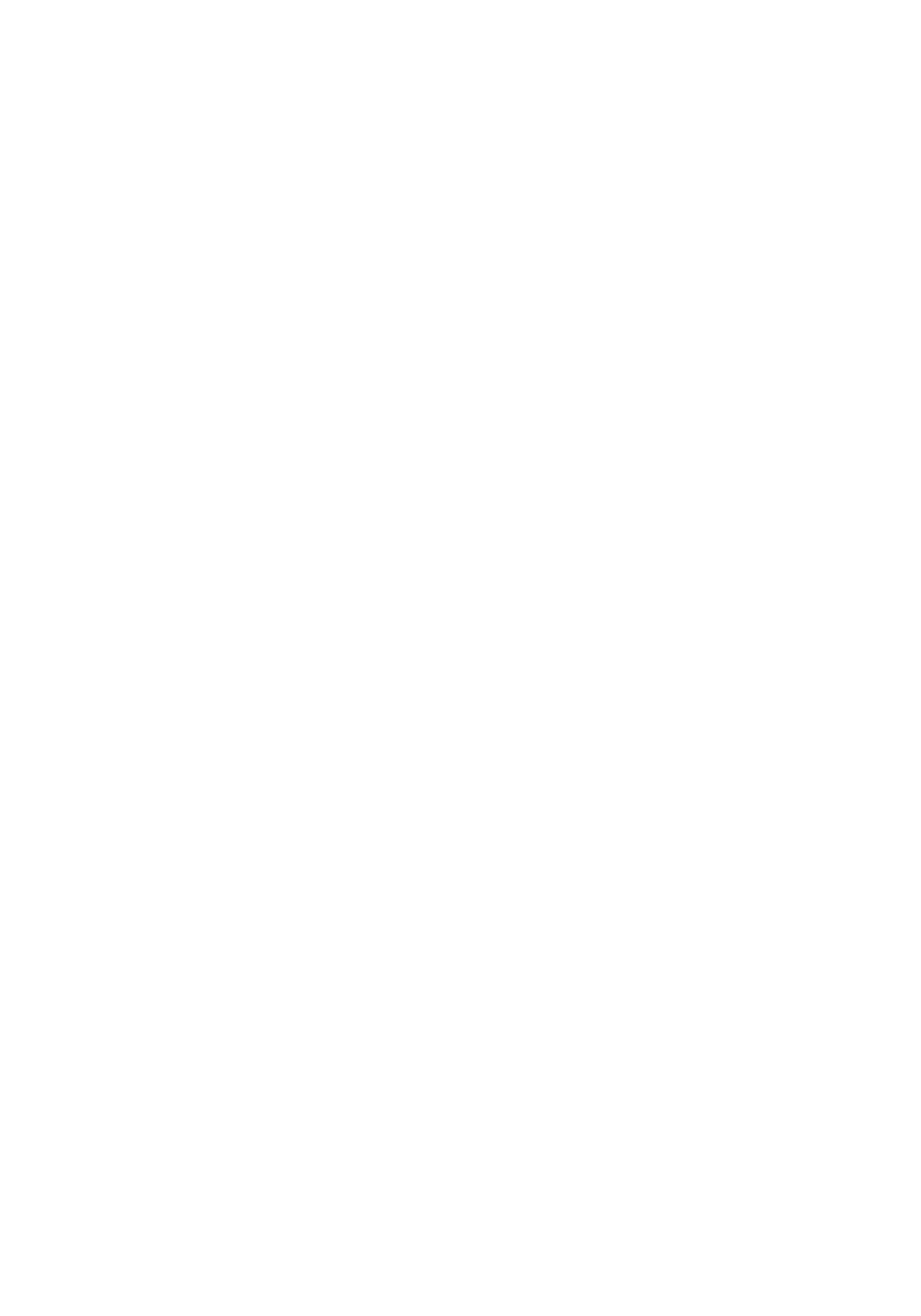# **Preface**

Imagine not being able to hear silence . . . ever. That means no quiet enjoyment or getting away from it all. That's a reality for 30 to 60 million Americans suffering from tinnitus.

Tinnitus is the phantom auditory sensation of sound such as ringing, hissing, or buzzing in the absence of external auditory stimuli. The term *tinnitus* is researched more than 110,000 times every month. However, the information obtained through internet searches is questionable at best and detrimental at worst. Our research (Deshpande et al., 2018, 2019) reveals that as much as 45% of tinnitus-related information available online can be classified as misinformation. Misinformation can easily spread across different platforms, either innocuously by unwitting carriers of inaccurate information, like people advising others to give up coffee to reduce tinnitus on Facebook groups, or more maliciously by those trying to profit off of the incurable nature of this disorder. Unfortunately, there are many forms of this purposeful marketing misinformation. One example is using online search engine optimization to promote a miracle pill that cures tinnitus.

Individuals with tinnitus turning to the internet for help with their disorder may accept inaccurate information at face value. Presumably, most hearing healthcare providers either question or reject this misinformation. However, audiologists and other health professionals may struggle in directing patients to valid sources of accurate and up-to-date information on tinnitus. Accurate evidence-based information on advances in tinnitus research is available in peerreviewed journal publications. Realistically, individuals with tinnitus, and at times audiologists, do not always have direct access to research findings or the time and inclination to process dense scientific jargon.

Our book aims to bridge this information divide with up-to-date, peer-reviewed, evidence-based information on tinnitus prevention, assessment, and management. The compilation of recent advances in tinnitus, presented in an organized and easyto-read format, should resonate with busy practitioners, students, and researchers alike. Short chapters under each section contain practical information that can easily be applied in the assessment and management of bothersome tinnitus and disorders of sound sensitivity and tolerance, such as hyperacusis, that often accompany tinnitus.

We strongly believe that this book will serve as a one-stop shop for researchers and clinicians to bring themselves up to speed with recent advances in tinnitus prevention, assessment, and management. Additionally, since this book helps clarify and expand on several difficult concepts related to tinnitus and hyperacusis, it can be incorporated by instructors in the audiology curriculum to explain such concepts to students.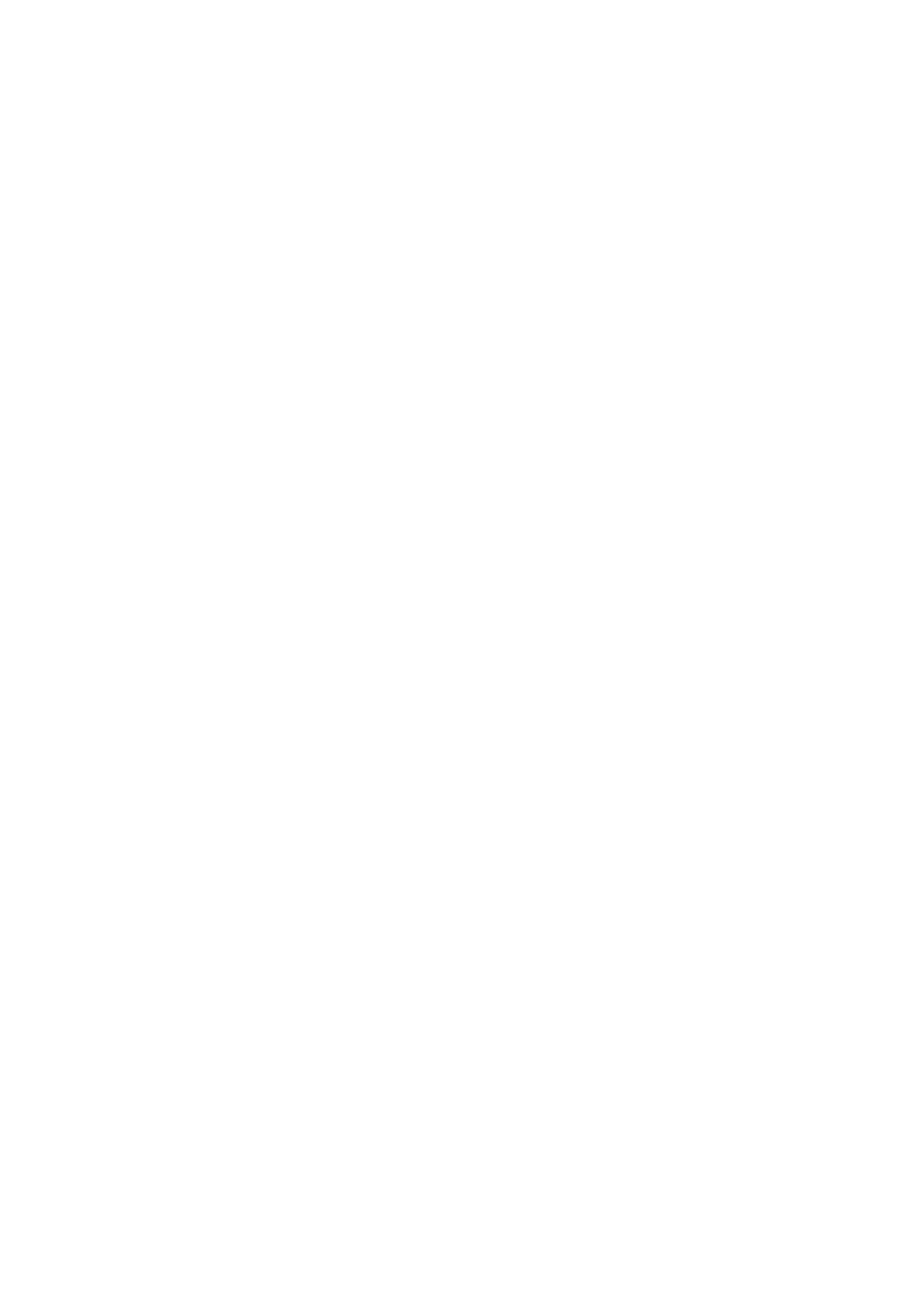# **Acknowledgments**

When I first told my 5-year-old daughter, Radha, that I was working on a book on tinnitus, she asked me what tinnitus was. When I explained it to her, she nodded and left the room. I was not sure she really understood the concept. But she returned a few minutes later with this drawing.



She explained to me that the *B*s next to the girl's ears represented bee-like buzzing sounds that she heard "all the time." The confused look on her face represented that she was not happy with the constant presence of those sounds. After this thorough explanation, Radha was ready with a pop quiz for me!

Radha: Baba, do you know why she got tinnitus?

Me: No, why?

Radha: Do you see the yellow earphones in her ears? She listens to loud music all the time. And do you know what she should do about it?

Me: Stop listening to music?

Radha: No silly! She likes music; music is good for you. She should go to her audiologist (Radha knows that my wife and I are both audiologists) and just turn down the music, and the tinnitus will go away!

I was amazed by my daughter's in-depth analysis of tinnitus. In her own unique way, she touched upon the topics of prevention, assessment, and management of this complex disorder. Although it may seem naïve, we are all guilty of indulging in the wishful thinking that tinnitus would somehow just go away. After our conversation, I was able to see the book in a new light. It was not just an academic endeavor; it was the product of years of scientific investigations by thousands of researchers. I am proud to be a part of such an exercise. I would like to thank each and every one of those researchers who continue to contribute to our collective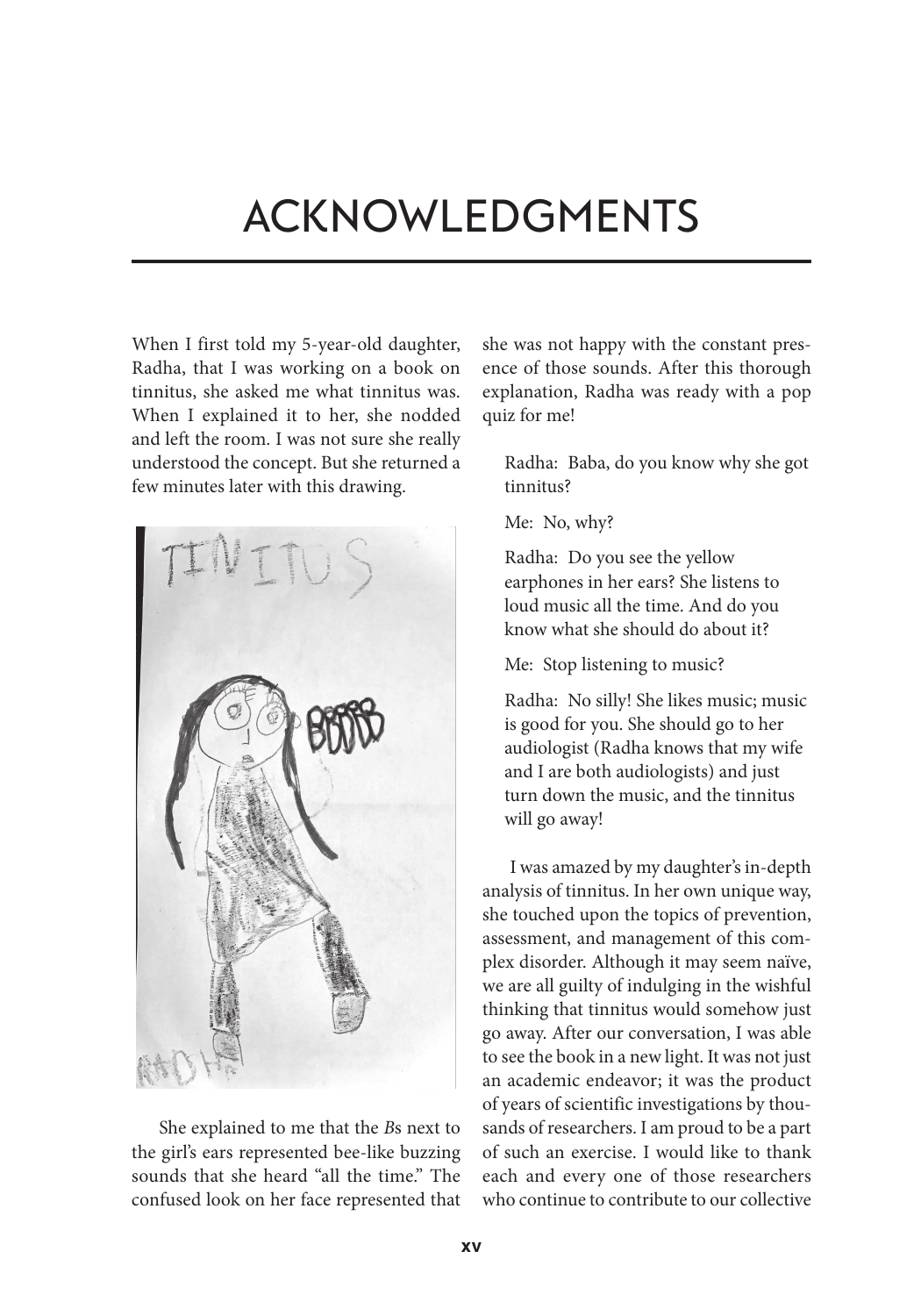knowledge base on tinnitus. I would like to thank the clinicians who pour their hearts and souls in managing tinnitus patients. I would like to thank the instructors who train students to become skilled clinicians. And I would like to acknowledge the sacrifices made by tinnitus patients and their family members. This book is for all of you!

This book started with just an idea in my head. Special thanks to Jay for believing in me and helping me take this idea from conception to publication. Thank you to all the contributors of the book for sharing your expertise with the readers. Thank you to Angie, Valerie, Christina, and the entire Plural team for your guidance throughout the publication process. A big shoutout to my wonderful colleagues at Hofstra University and the Long Island Doctor of Audiology Consortium for your collegiality. Finally, this book would not have been possible without the sabbatical I received from Hofstra University. As a small token of my gratitude, the front cover of the book carries the official Hofstra colors of blue and gold—#HofstraPride!

I would always tease my wife, Shruti, that if I ever worked on a book, I would acknowledge her contribution as follows: Dedicated to my wife, without whose support this book would have been completed in half the time! But after testing out that hypothesis, I am happy to report that her support and encouragement did, in fact, help me complete the book in half the time. To Shruti, Radha, Cymba, Aai, and Baba thank you for your love from here and from beyond.

—AKD

First, I wish to acknowledge Pawel Jastreboff for providing me approximately 25 years ago with practical evidence-based information about bothersome tinnitus along with a logical and clinically feasible approach to tinnitus assessment and management. Secondly, I'll acknowledge my gratitude to audiology colleague and friend David Baguley for inspiring me to develop and direct tinnitus and hyperacusis centers, first at Vanderbilt University Medical Center and later at the University of Florida Health Science Center. Third, I happily recognize the thousands of audiologists who have enrolled in my university courses or attended my lectures and workshops on tinnitus and/or hyperacusis, and who have then implemented desperately needed clinical services to patients desperately needing them. Fourth, I thank my co-editor Aniruddha Deshpande for proposing the book, for his close attention to myriad details from its inception to publication, and for including me on the project. Finally, I extend my sincere appreciation to the many contributors to the book, chapter authors whose main motivation was to advance the clinical science underpinning effective tinnitus management.

—JWH3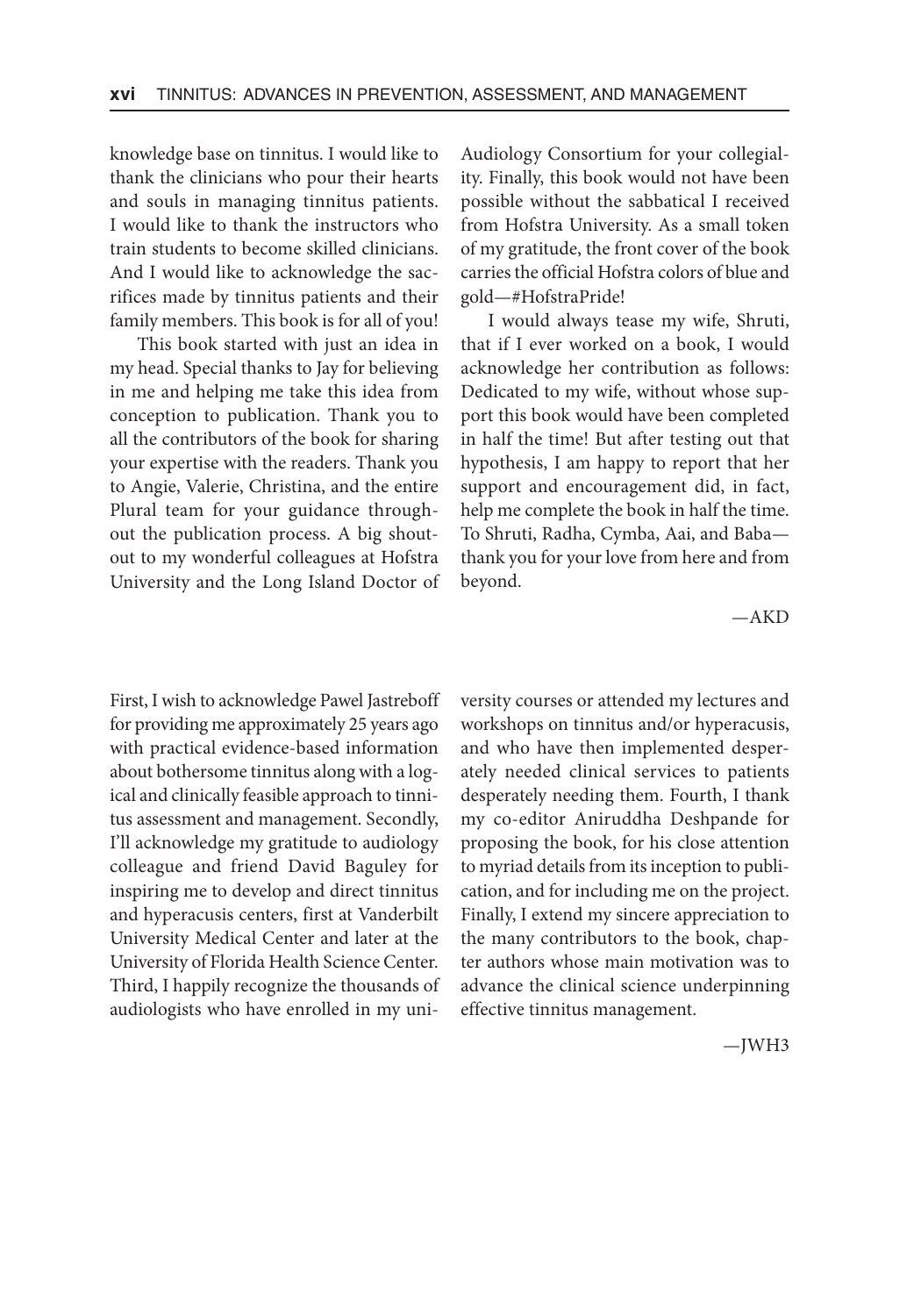# **About the Artist**



**Smruti Balvalli** is a visiting faculty at RV College of Architecture, a practicing landscape architect, and self-taught illustrator from Bengaluru, India. She graduated as an architect from the Academy of Architecture, Mumbai and completed her Master's degree in Landscape Architecture from CEPT University, Ahmedabad, India in 2013. With a keen focus on deliberating upon open spaces—both urban and natural, her academic interests are oriented toward visual communication and documentation, landscape urbanism, and ecological restoration. When invited to collaborate for the book cover, she instantly connected with the idea of transitioning from "Pain to Hope." The creative process involved deliberations on a minimal yet stark graphical language. The cover was highly inspired by abstracting and curating the editors' vision of representing the true nature of the book—to provide hope to millions suffering from tinnitus based on recent evidence-based advances in tinnitus prevention, assessment, and management. The cover represents a philosophical journey from an unmanaged chronic condition to a state of peace with a hope for a better quality of life.

Contact: smrutibalvalli@gmail.com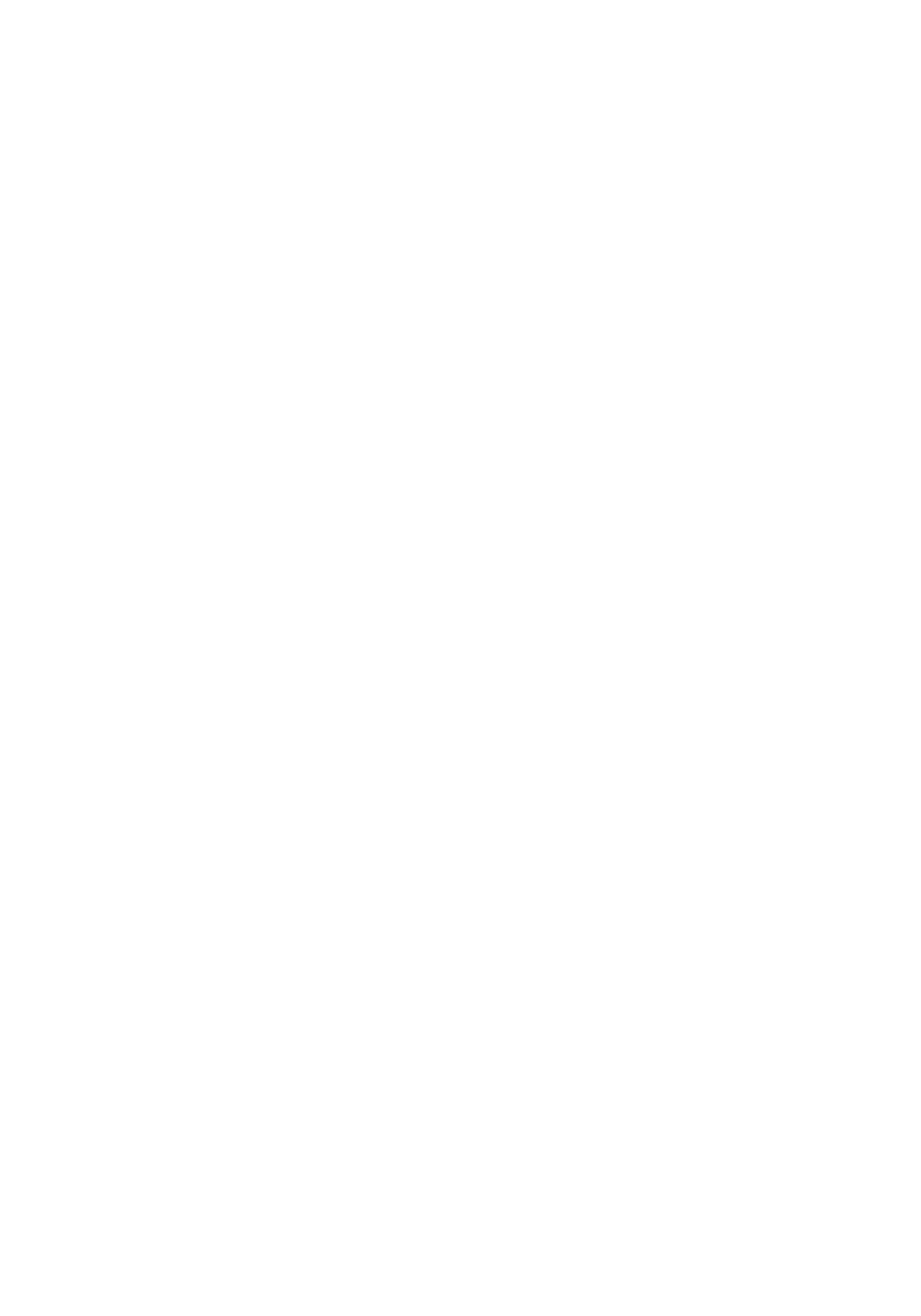# **Contributors**

#### **Hashir Aazh, BSc, MSc, PhD**

Honorary Hearing Research Consultant Audiology Department Royal Surrey County NHS Foundation Trust Guildford, UK *Chapter 17*

#### **Mehdi Abouzari, MD, PhD**

Fellow of Otology, Neurotology, and Skull Base Surgery Department of Otolaryngology—Head and Neck Surgery University of California, Irvine Irvine, CA *Chapter 22*

#### **David M. Baguley, BSc, MSc, MBA, PhD**

Professor of Hearing Sciences Division of Clinical Neurosciences School of Medicine University of Nottingham Nottingham, UK *Chapter 15*

#### **Eldré W. Beukes, PhD**

Senior Lecturer and Audiologist Vision and Hearing Sciences Research Centre Anglia Ruskin University Department of Vision and Hearing Sciences Anglia Ruskin University Cambridge, UK *Chapters 11 and 19*

**Ishan Sunilkumar Bhatt, PhD, CCC-A, FAAA** Associate Professor

Department of Communication Sciences and Disorders University of Iowa Iowa City, IA *Chapter 2*

#### **Diana Callesano, AuD, CCC-A, FAAA**

Audiologist Hearing and Tinnitus Center Woodbury, NY *Chapter 21*

#### **Gemma Crundwell, BSc Hons, MA**

Specialist Audiologist Cambridge University Hospitals NHS Cambridge, UK *Chapter 15*

# **Aniruddha K. Deshpande, PhD, CCC-A**

Associate Professor, Department of Speech-Language-Hearing Sciences Director, The Hear-Ring Lab Hofstra University, Hempstead, NY Long Island AuD Consortium, Garden City, NY *Chapters 7, 14, 18, 20, and 21*

#### **Robert M. DiSogra, AuD, FAAA**

Audiology Consultant Millstone, NJ Adjunct Instructor in Audiology School of Communication Disorders and Deafness Kean University Hillside, NJ *Chapter 14*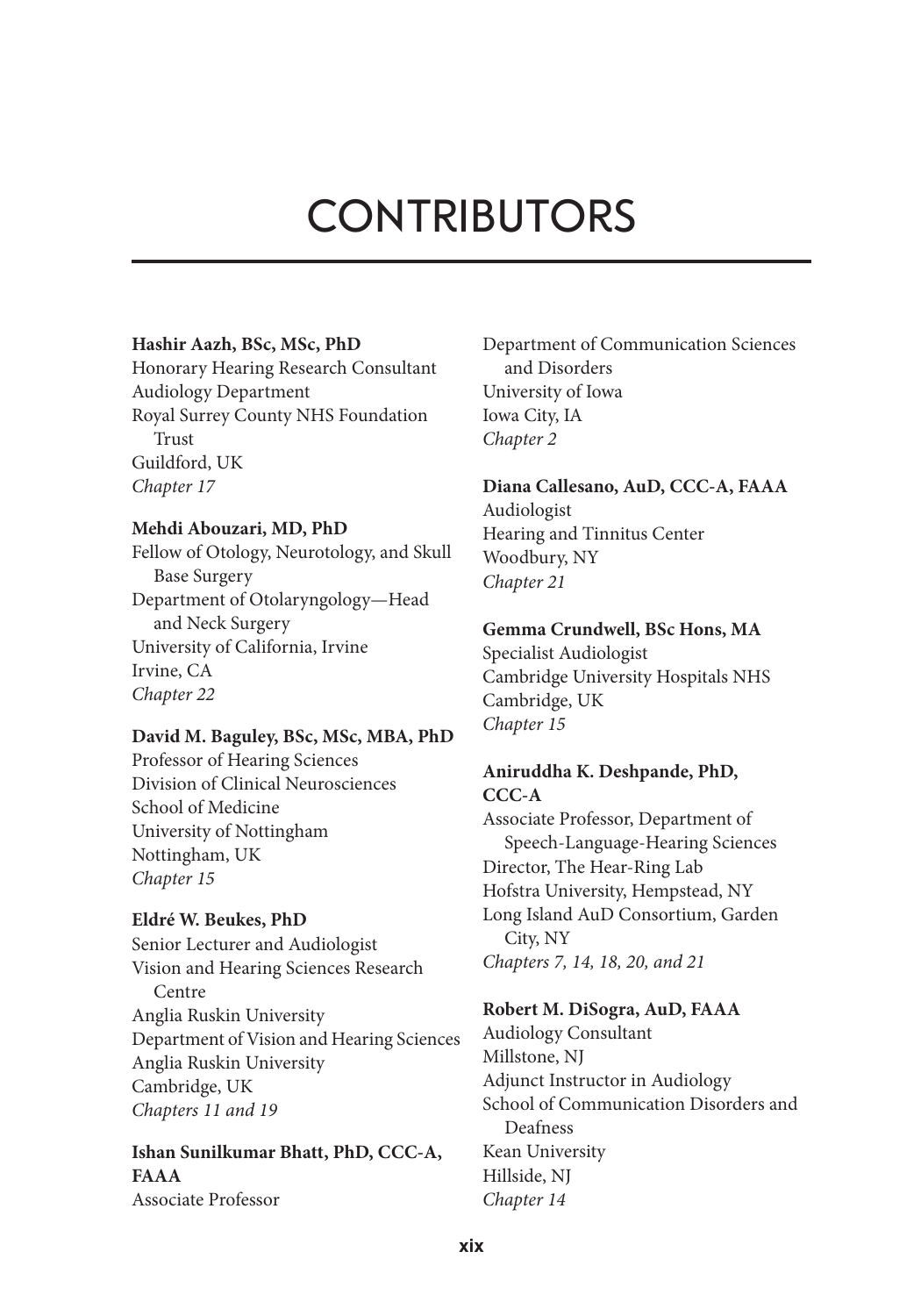#### **Hamid R. Djalilian, MD**

Professor of Otolaryngology and Biomedical Engineering Director of Otology, Neurotology, and Skull Base Surgery University of California, Irvine Irvine, CA *Chapter 22*

#### **Jos J. Eggermont, PhD**

Emeritus Professor Department of Physiology and Pharmacology Department of Psychology University of Calgary Calgary, Alberta, Canada *Chapter 8*

#### **Celia D. Escabi, AuD, MS, CCC-A, FAAA**

Speech, Language, and Hearing Science PhD Student School of Behavioral and Brain Sciences University of Texas at Dallas Richardson, TX *Chapter 1*

#### **Leslie D. Grush, AuD, CCC-A**

Research Audiologist VA RR&D National Center for Rehabilitative Auditory Research Portland, OR *Chapter 12*

#### **James W. Hall III, PhD**

Professor Salus University Elkins Park, Pennsylvania University of Hawaii Honolulu, Hawaii *Chapter 6*

### **James A. Henry, PhD** Senior Research Career Scientist VA RR&D National Center for Rehabilitative Auditory Research

VA Portland Health Care System Research Professor Department of Otolaryngology—Head and Neck Surgery Oregon Health & Science University Portland, OR *Chapter 12*

### **Derek J. Hoare, DipN, BSc (Hons), MRes, PhD**

Associate Professor in Hearing Sciences NIHR Nottingham Biomedical Research Centre, Hearing Sciences Mental Health and Clinical Neurosciences, School of Medicine University of Nottingham, UK *Chapter 7*

#### **Laure Jacquemin**

Doctor in Medical Sciences ENT Department University Hospital Antwerp Antwerp, Belgium *Chapter 10*

#### **Conner Jansen, BS**

AuD/PhD Student Department of Speech, Language, and **Hearing** Behavioral and Brain Sciences University of Texas at Dallas Richardson, TX *Chapter 3*

#### **David P. Jedlicka, AuD**

Staff Audiologist Pittsburgh VA Healthcare System Clinical Lab Instructor University of Pittsburgh Pittsburgh, PA *Chapter 23*

**Sun-Jae (Jay) Kim, Bsc, GDip Sci, MAud, CCC-MNZAS** Clinic Manager, Clinical Audiologist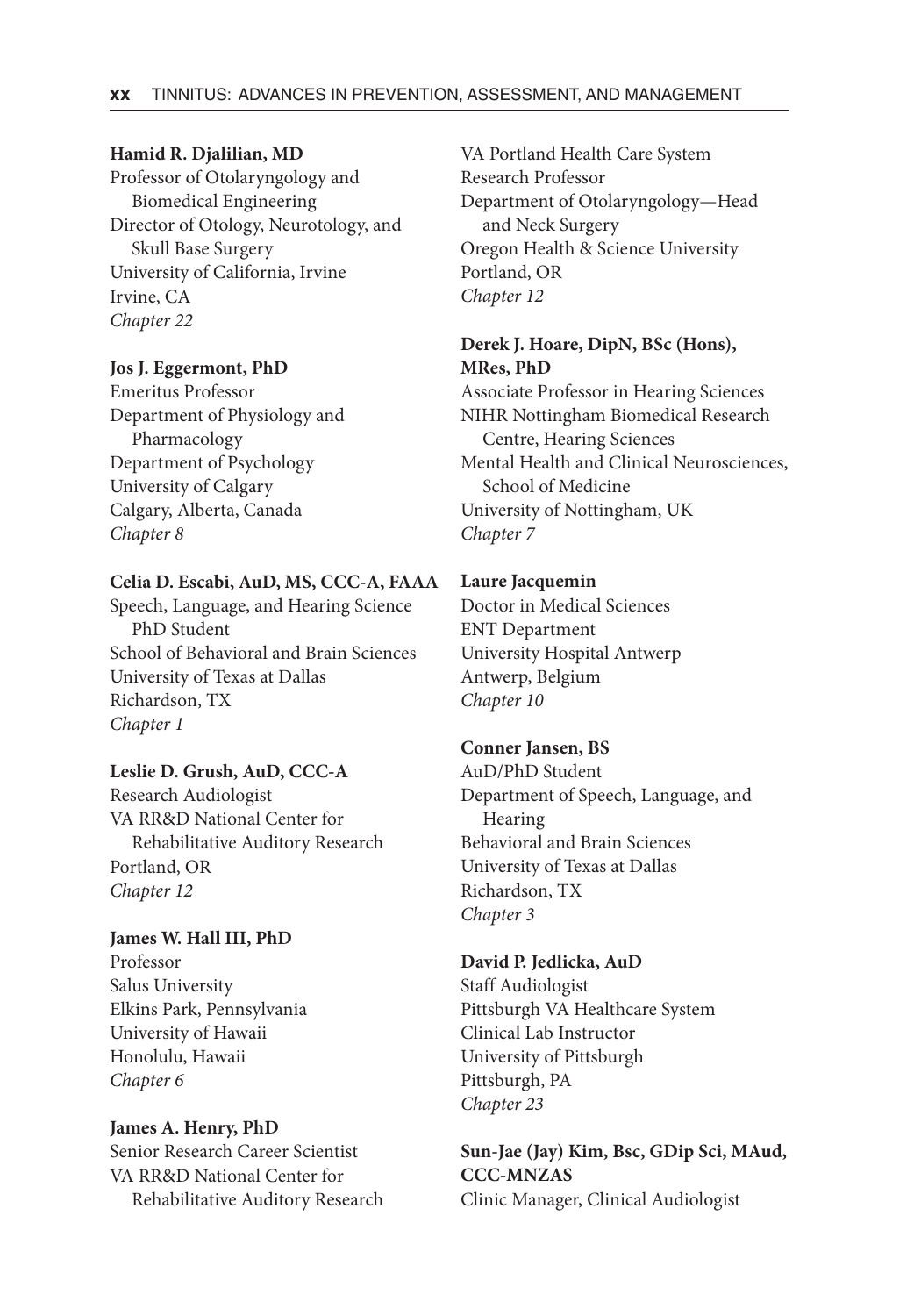Triton Hearing Ltd. University of Auckland Auckland, New Zealand *Chapter 9*

#### **Colleen Le Prell, PhD**

Emilie and Phil Scheppes Professor of Hearing Science Professor and Chair of the Department of Speech, Language, and Hearing School of Behavioral and Brain Sciences University of Texas at Dallas Richardson, TX *Chapter 3*

#### **Sook Ling Leong, PhD**

Irish Research Council Enterprise Fellow Institute of Neuroscience Trinity College Dublin Dublin, Ireland *Chapter 13*

#### **Edward Lobarinas, PhD, CCC-A**

Associate Professor University of Texas at Dallas School of Behavioral and Brain Sciences Richardson, TX *Chapter 1*

#### **Vinaya Manchaiah, AuD, MBA, PhD**

Professor of Otolaryngology-Head and Neck Surgery & Director of Audiology Department of Otolaryngology-Head and Neck Surgeryy University of Colorado School of Medicine Aurora, CO Extraordinary Professor Department of Speech-Language Pathology and Audiology University of Pretoria Pretoria, South Africa Visiting Professor Department of Speech and Hearing Manipal College of Health Professions Manipal Academy of Higher Education

Manipal, India *Chapters 11 and 19*

#### **Patricia C. Mancini, PhD**

Associate Professor Department of Speech-Language Pathology and Audiology School of Medicine, Universidade Federal de Minas Gerais Belo Horizonte, Minas Gerais, Brazil Department of Otolaryngology—Head and Neck Surgery University of Iowa Iowa City, IA *Chapter 5*

#### **Lisa Mener, AuD, CCC-A**

Clinical Audiologist Northwell Health-Long Island Jewish Medical Centerr Adjunct Professor Hofstra University and Adelphi University Director of Audiology NYSSLHA Board of Directors Long Island, NY *Chapter 20*

#### **Colleen A. O'Brien-Russo, AuD, CCC-A**

Research Audiologist NYU Langone Health VA New York Harbor Healthcare System New York, NY Adjunct Assistant Professor St. John's University Queens, NY *Chapters 14 and 18*

#### **Tae Hong Park, BEng, MA, MFA, PhD**

Associate Professor Department of Music and Performing Arts Professions Music Technology Program Music Composition and Theory Program Music Audio and Research Lab (MARL)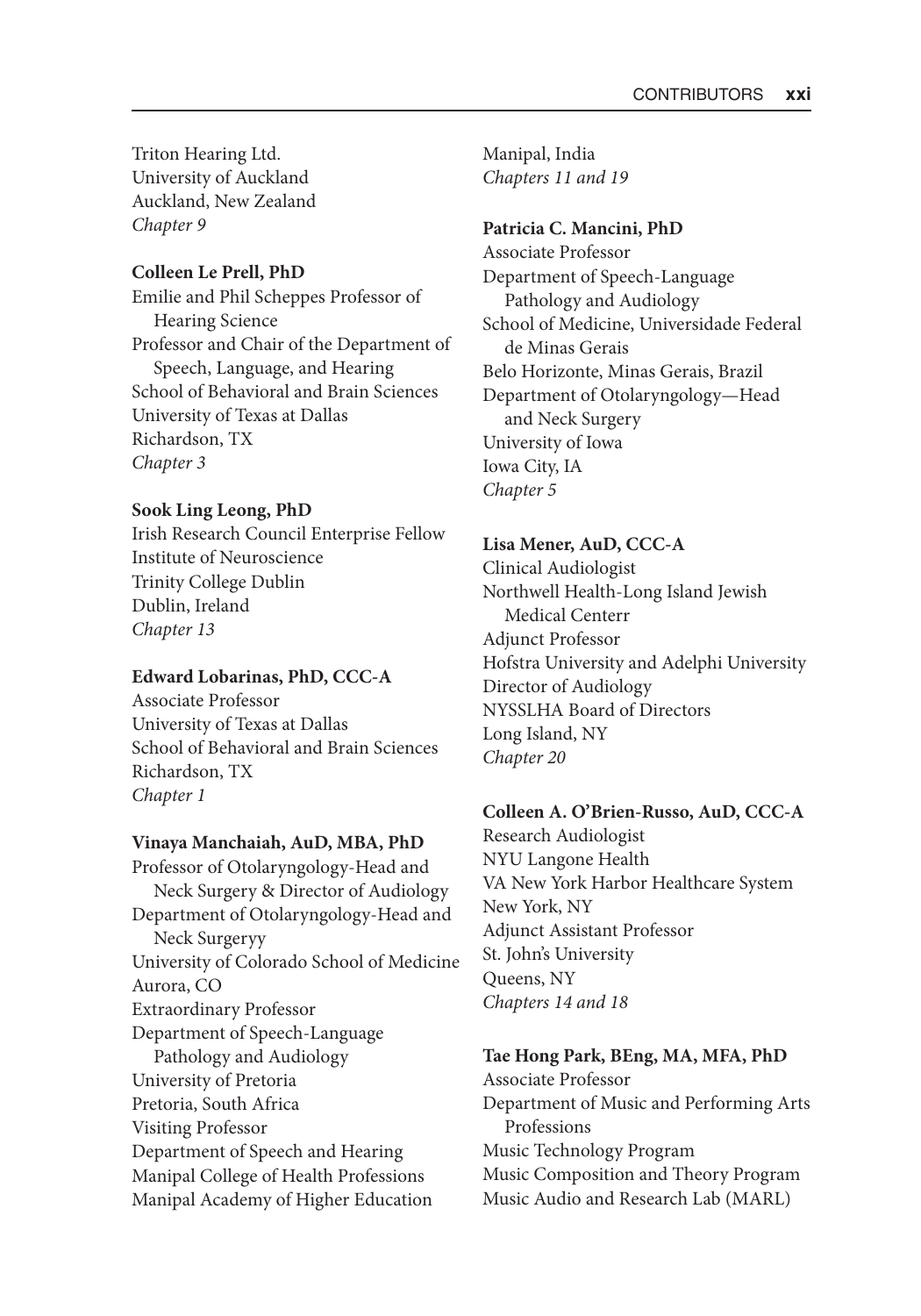New York University New York, NY *Chapter 4*

#### **Helen Pryce, PD(Health), MSc**

Senior Lecturer Audiology and Hearing Therapy Programme Director Hearing Therapy Programmes Department of Audiology Aston University Birmingham, England *Chapter 16*

#### **Adwight Risbud, MD, MPH**

Medical Student Miller School of Medicine University of Miami Miami, FL *Chapter 22*

# **Tricia L. Scaglione, AuD, FAAA, CCC-A, ABAC**

Assistant Professor Director, Tinnitus and Sound Sensitivities Clinic Department of Otolaryngology University of Miami Hospital Miami, FL *Chapter 23*

#### **Roland Schaette, PhD, Dr. rer. nat.**

Honorary Reader in Computational Auditory Neuroscience UCL Ear Institute University College London London, UK *Chapter 10*

#### **Grant D. Searchfield, BSc, MAud (Hons), PhD, MNZAS** Director

Hearing and Tinnitus Clinic Deputy Director Eisdell Moore Centre: Research into Hearing and Balance Disorders

Centre for Brain Research and Brain Research New Zealand Faculty of Medical and Health Sciences University of Auckland Auckland, New Zealand *Chapter 9*

#### **Magdalena Sereda, MSc, PhD**

Senior Research Fellow National Institute for Health Research (NIHR) Nottingham Biomedical Research Centre, Hearing Sciences Mental Health and Clinical Neurosciences School of Medicine University of Nottingham Nottingham, UK *Chapter 7*

#### **Giriraj Singh Shekhawat, PhD, CMALT, SFHEA, FHERDSA, PGCertAP, MASLP, BASLP**

Professor in Audiology College of Nursing & Health Sciences Flinders University Adelaide, Australia Honorary Professor, Ear Institute, University College London, UK Public Relations Manager, Tinnitus Research Initiative, Germany *Chapter 10*

#### **Christopher Spankovich, AuD, PhD, MPH**

Professor and Vice Chair of Research Department of Otolaryngology—Head and Neck Surgery University of Mississippi Medical Center Jackson, MS *Chapter 3*

#### **Maja Svrakic, MD, MSEd**

Associate Professor of Otolaryngology Program Director of Residency in Otolaryngology Zucker School of Medicine at Hofstra/ Nortwell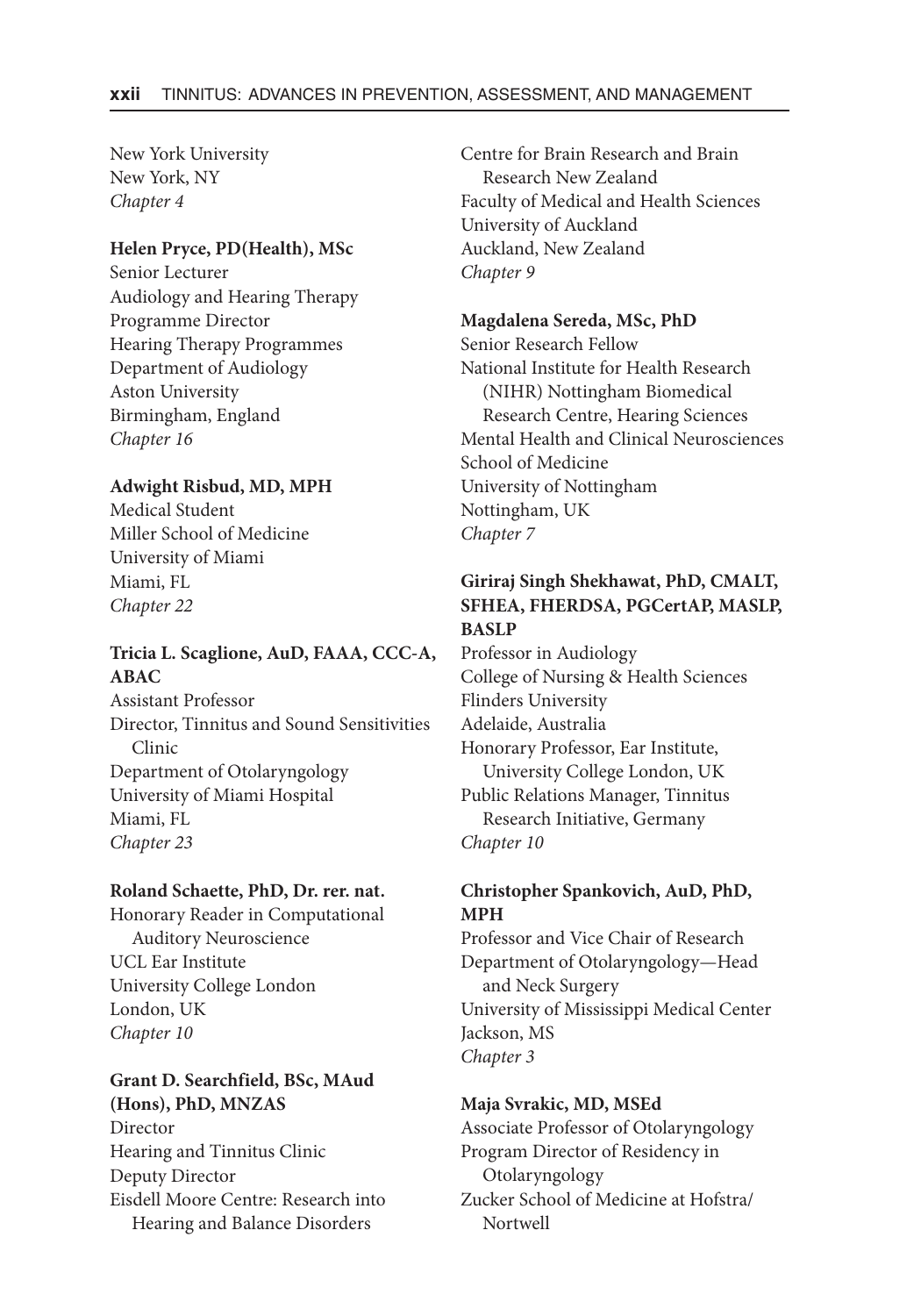New Hyde Park, NY *Chapter 24*

#### **Emily J. Thielman, MS**

Statistician VA RR&D National Center for Rehabilitative Auditory Research Portland, OR *Chapter 12*

#### **Aastha Trehan, BS**

AuD/PhD Student Department of Speech, Language, and Hearing Behavioral and Brain Sciences University of Texas at Dallas Richardson, TX *Chapter 1*

#### **Monica Trevino, AuD**

Speech, Language, and Hearing Science PhD Student School of Behavioral and Brain Sciences University of Texas at Dallas Richardson, TX *Chapter 1*

#### **Richard Tyler, PhD** Professor

Department of Communication Sciences and Disorders Department of Otolaryngology—Head and Neck Surgery University of Iowa Iowa City, IA *Chapter 5*

#### **Sven Vanneste, PhD**

Professor of Neuroscience Lab for Clinical and Integrative Neuroscience Trinity College Dublin Institute for Neuroscience Dublin, Ireland *Chapter 13*

#### **Lori Zitelli, Au.D., CH-TM**

Managing Audiologist UPMC Department of Otolaryngology Lab Instructor University of Pittsburgh Department of Communication Sciences & Disorders Pittsburgh, PA *Chapter 23*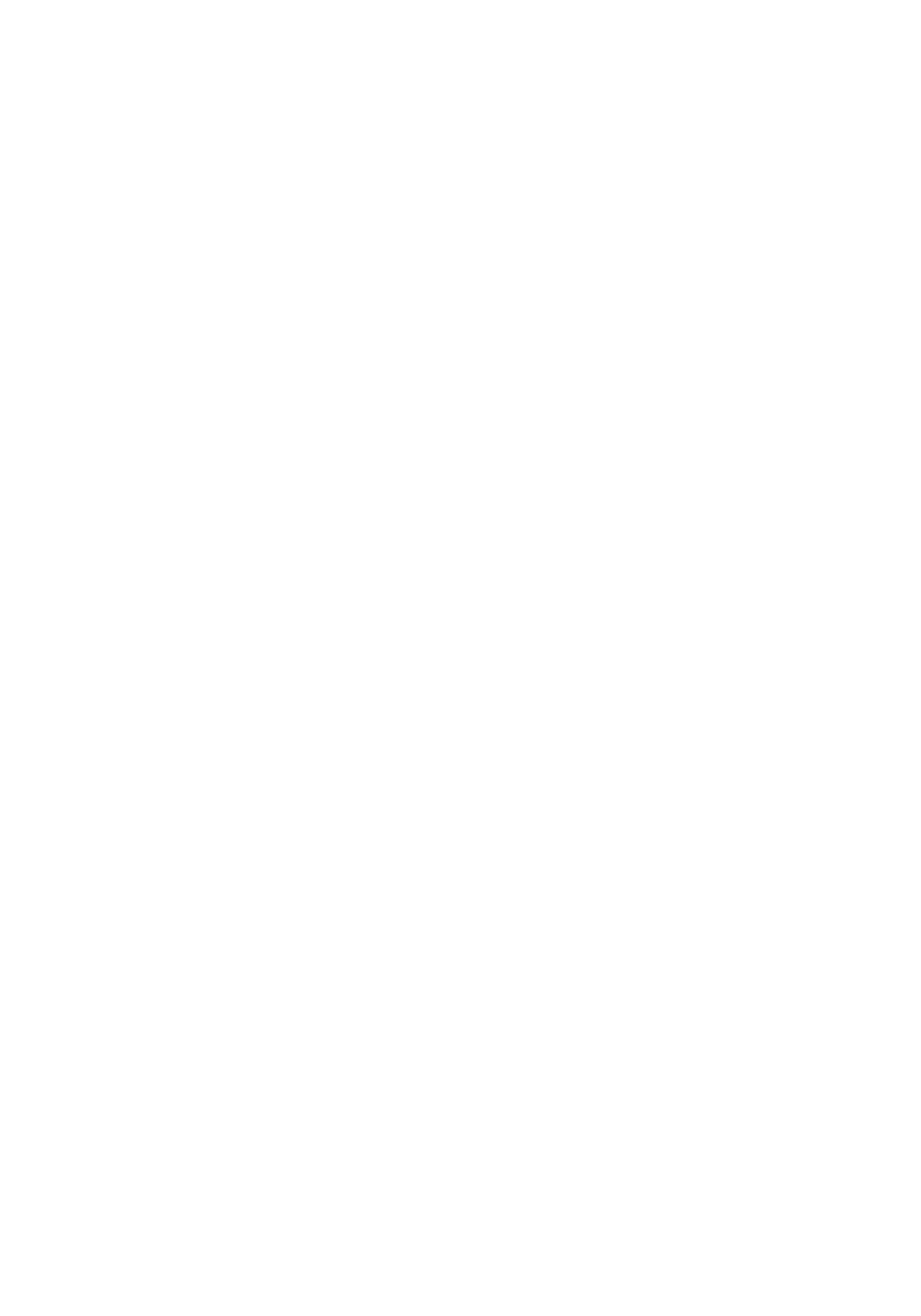# **Reviewers**

Plural Publishing and the editors thank the following reviewers for taking the time to provide their valuable feedback during the manuscript development process. Additional anonymous feedback was provided by other expert reviewers.

#### **Ioan Curca, PhD, Aud(C), Reg. CASLPO**

Assistant Professor and Clinical Supervisor in Audiology University of Western Ontario London, Ontario, Canada

#### **Deborah H. Hall, BSc, PhD**

Professor School of Social Sciences Heriot-Watt University Malaysia Putrajaya, Malaysia

### **Lucy Handscomb, PhD**

Clinical Scientist UCL Ear Institute London, United Kingdom

#### **Suzanne H. Kimball, AuD**

Associate Professor University of Oklahoma Health Sciences Center Oklahoma City, Oklahoma

### **Don McFerran, FRCS**

Retired ENT Surgeon Colchester, United Kingdom

# **Brian C. J. Moore, PhD**

Emeritus Professor University of Cambridge Cambridge, United Kingdom

### **Ann Perreau, PhD, CCC-A**

Associate Professor Communication Sciences and Disorders Augustana College Rock Island, Illinois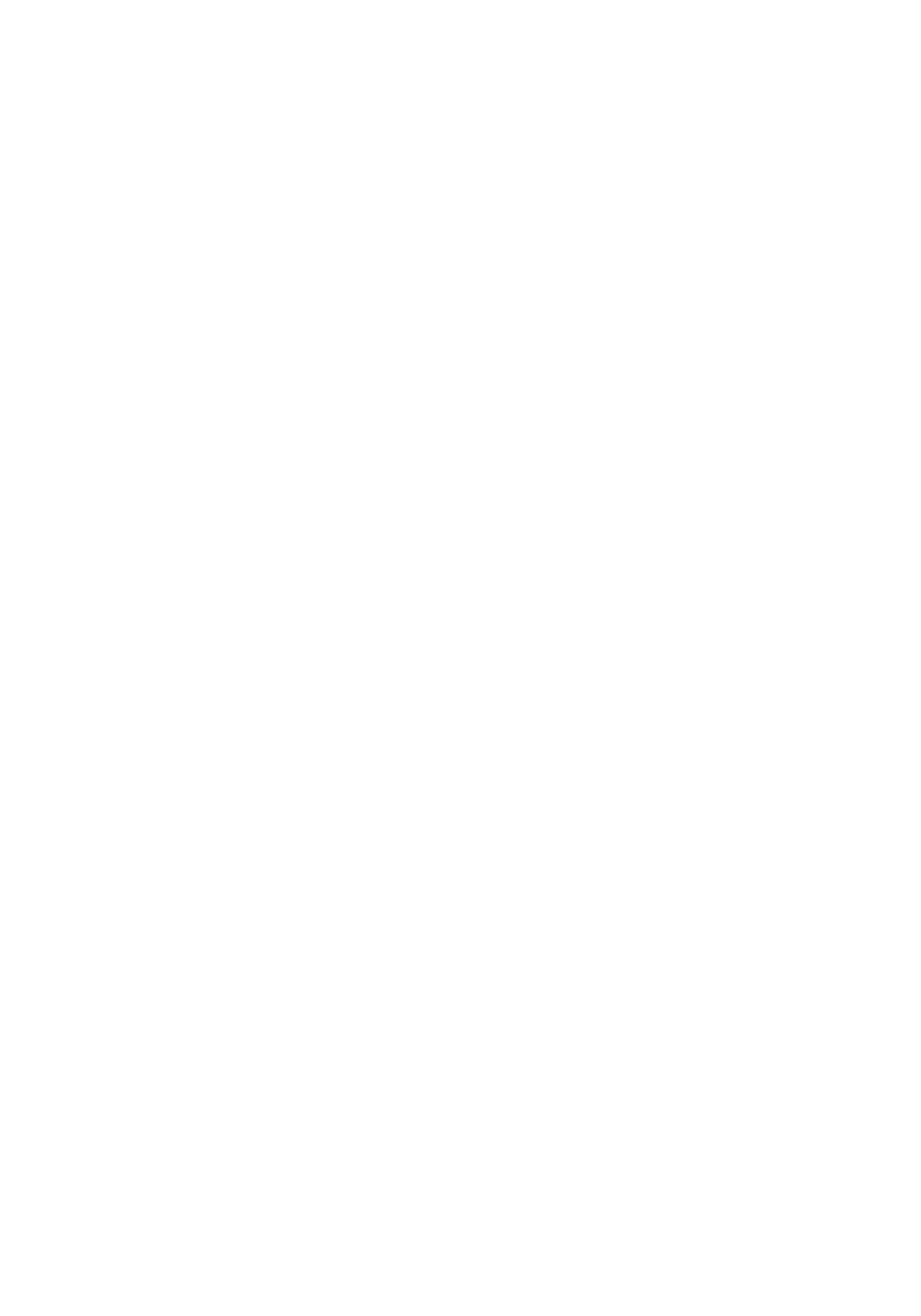# **SECTION I Prevention of Hearing Loss and Tinnitus**

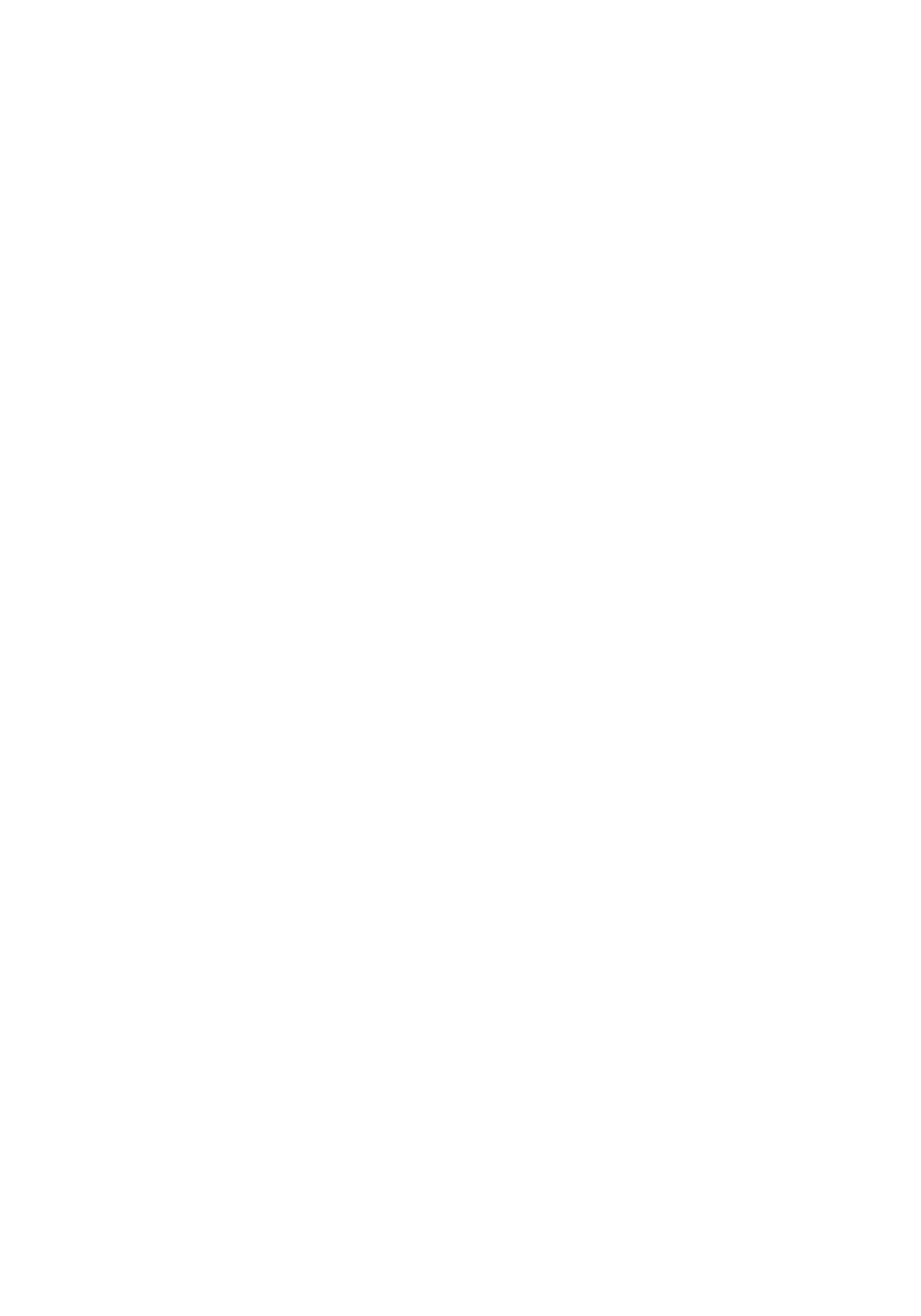# **Mechanisms of Noise- and Music-Induced Tinnitus 1**

*Monica Trevino, Aastha Trehan, Celia D. Escabi, and Edward Lobarinas*

# **Introduction**

Tinnitus, a phantom auditory sensation, is experienced by millions of individuals worldwide. In a subset of these individuals, this phantom sensation can have a negative impact on quality of life and may even become disabling (Kochkin, 2005). Because the underlying mechanisms of tinnitus are not yet well understood, tinnitus is often described as a symptom that is correlated with various pathologies and diseases, including hearing loss. Tinnitus is strongly associated with acquired hearing loss, including noise-induced hearing loss. A history of occupational or recreational noise exposure, including exposure to loud music, is often reported among patients with tinnitus (Nondahl et al., 2002; Shargorodsky et al., 2010). Because of the strong correlation between hearing loss and tinnitus, this chapter aims to provide an overview of the established and emerging hypotheses underlying the effects of noise and music exposure on the development of tinnitus.

# **Noise-Induced Tinnitus**

Noise-induced hearing loss (NIHL) is the second-most common form of hearing loss (Han et al., 2009). This type of acquired hearing loss is associated with exposure to hazardous levels of occupational or recreational noise that can occur over the course of an individual's lifetime. Hearing loss and transient tinnitus are commonly associated with acute and chronic noise overexposure. Among individuals with NIHL, a subset also develops chronic tinnitus (i.e., tinnitus lasting longer than 3 months) (Mrena et al., 2002; Nageris et al., 2010). Although most individuals with NIHL do not report tinnitus, the majority of individuals with tinnitus have some level of comorbid hearing loss (Martines et al., 2010; Mazurek et al., 2010; Savastano, 2008). Consequently, individuals that are exposed to high levels of acute or repeated noise are at risk of developing not only NIHL, but also chronic tinnitus.

The severity of NIHL generally depends on three external factors: (a) the duration of the noise, (b) the intensity of the noise,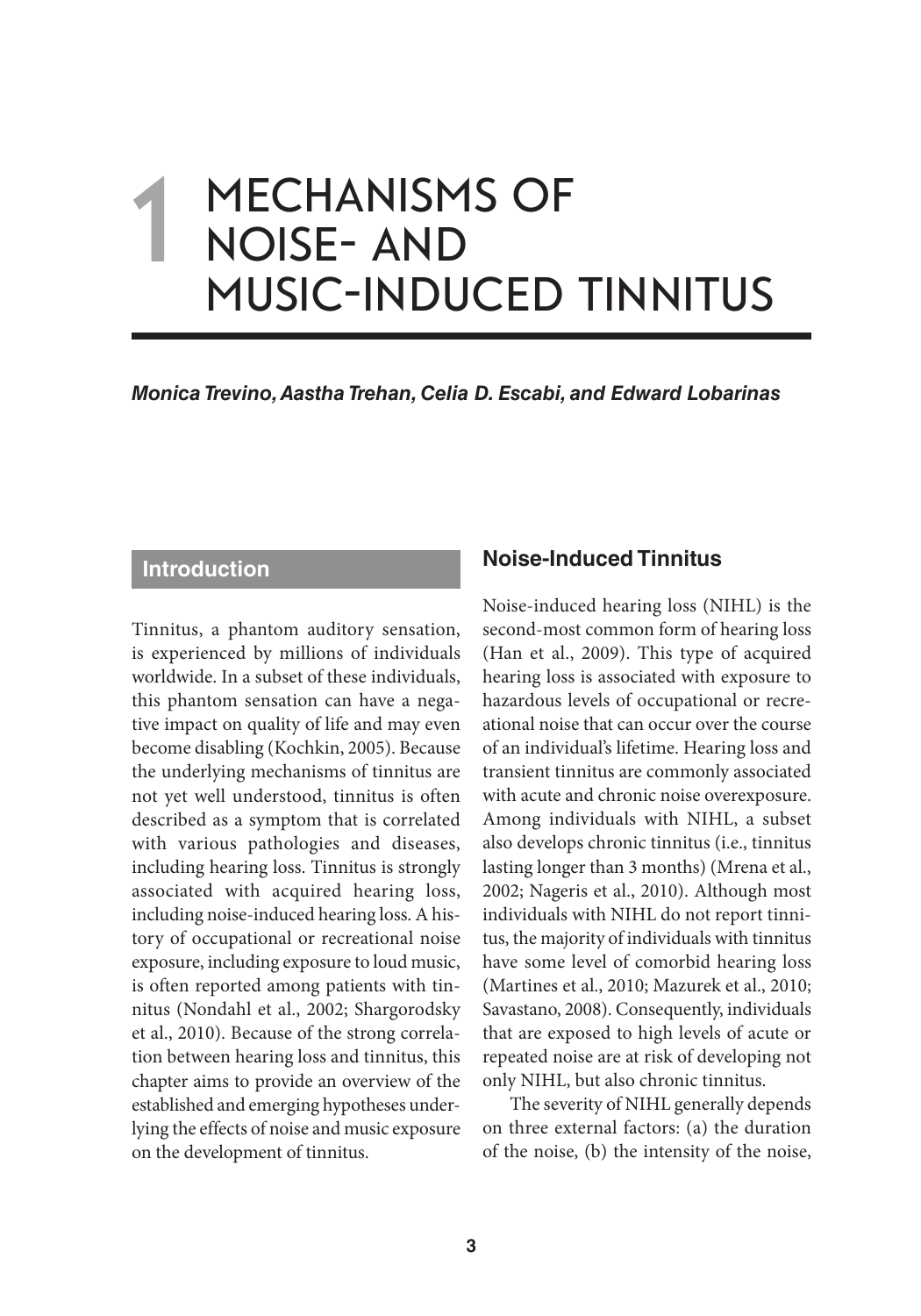and (c) the energy content of the noise. The duration and intensity of noise exposure is directly proportional to the severity of the resulting NIHL. Noise energy content can also impact the severity of NIHL. For example, noise energy can be defined as continuous noise, impulse noise, or impact noise. The primary difference between these types of noise is the kurtosis, or highest short-duration peak intensity of a given noise. Impulse and impact noise types are more kurtotic than continuous noise, meaning they have short, high-intensity bursts of energy. These factors play a role in the degree and configuration of NIHL, and in turn influence the probability of developing noise-induced tinnitus. For example, due to the prevalence of both acute and chronic occupational noise exposures in the military, active-duty military personnel and veterans report disproportionately higher rates of NIHL and bothersome tinnitus when compared to the general population (Yong & Wang, 2015). Nearly half of soldiers exposed to blasts report developing chronic tinnitus (Cave et al., 2007; Helfer et al., 2011). Similarly, prolonged unprotected or underprotected exposures to high levels of industrial or recreational noise are associated with an increased likelihood of developing noise-induced tinnitus (Loughran et al., 2020). In the workplace, Occupational Safety and Health Administration (OSHA) regulations aim to mitigate the effects of noise exposures and thus aid in reducing the probability of developing noise-induced tinnitus (OSHA, 1983). In contrast, there are very few regulations in place for exposure to recreational noise. Similar to occupational noise exposures, repeated exposures to high levels of recreational noise such as firearms, fireworks, motorcycles, racing vehicles, or music can lead to both hearing loss and noise-induced tinnitus (Loughran et al., 2020).

Noise-induced tinnitus is generally categorized as a subjective tinnitus, meaning the tinnitus is only heard by the person experiencing it. In contrast, objective tinnitus is defined as sounds that can be heard by the individual as well as by the examining clinician. Objective tinnitus can be the result of eustachian tube dysfunction, temporomandibular joint (TMJ) problems, or somatosounds (Han et al., 2009). Other types of tinnitus can include primary, secondary, vascular, or pulsatile tinnitus (Esmaili & Renton, 2018). This chapter focuses on subjective tinnitus associated with NIHL given its higher prevalence.

### **Music-Induced Tinnitus**

Like other forms of recreational noise exposures, exposure to loud music can also play a role in the emergence of chronic tinnitus among both performers and listeners. Because music is characterized by variable intensity, frequency, tonal quality, and rhythm, it is challenging to study its impact on hearing in a uniform research setting. Further, exposure to loud music can vary significantly across individuals in total listening time, relative to occupational noise exposure that might occur on a regular basis throughout an employee's workday. Moreover, prolonged exposure to high levels of noise is typically undesirable or uncomfortable to the listener, whereas individuals may enjoy prolonged periods of exposure to loud music. Finally, unlike occupational noise, there is little regulation regarding exposure to loud music.

Several studies have attempted to isolate the long-term impact of music on hearing by evaluating professional musicians from different music genres, including pop, rock, jazz, and classical music (Eaton, 2002; Halevi-Katz et al., 2015; Hoydal et al.,